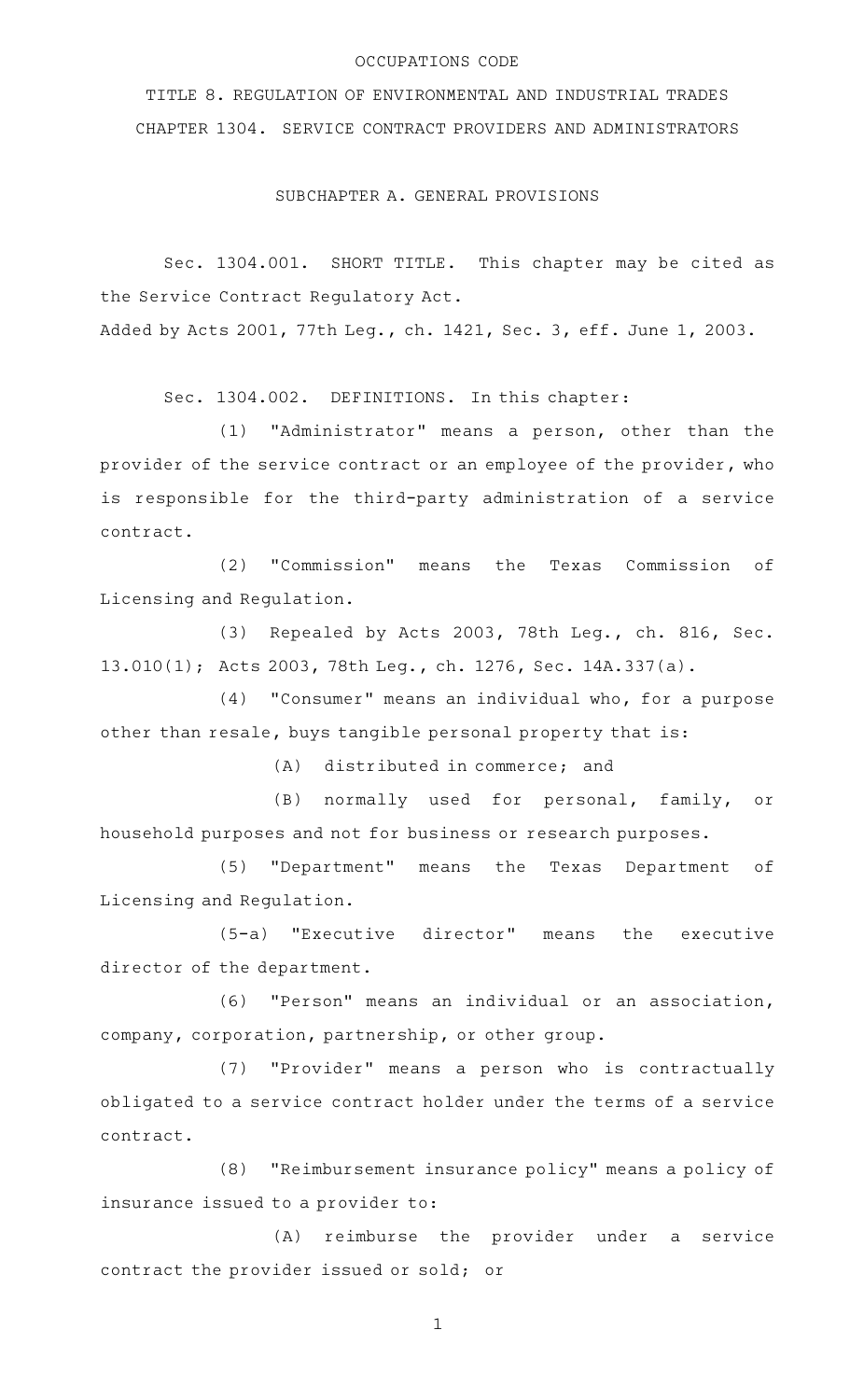(B) pay on behalf of the provider all covered contractual obligations that are incurred by the provider under a service contract the provider issued or sold and that the provider does not perform.

 $(8-a)$  "Seller" means a person, other than the provider or administrator of a service contract, who markets, sells, offers to sell, negotiates, or issues a service contract to a consumer on behalf of a provider, but who is not contractually obligated to a service contract holder under the terms of a service contract.

(9) "Service contract holder" means a person who purchases or otherwise holds a service contract. Added by Acts 2001, 77th Leg., ch. 1421, Sec. 3, eff. June 1, 2003. Amended by Acts 2003, 78th Leg., ch. 816, Sec. 13.001, 13.010(1), eff. Sept. 1, 2003; Acts 2003, 78th Leg., ch. 1276, Sec. 14A.337(a), (b), eff. Sept. 1, 2003.

Amended by:

Acts 2005, 79th Leg., Ch. 63 (H.B. [1286](http://www.legis.state.tx.us/tlodocs/79R/billtext/html/HB01286F.HTM)), Sec. 2, eff. January 1, 2006.

Acts 2011, 82nd Leg., R.S., Ch. 1081 (S.B. [1169](http://www.legis.state.tx.us/tlodocs/82R/billtext/html/SB01169F.HTM)), Sec. 1.01, eff. September 1, 2011.

Sec. 1304.003. SERVICE CONTRACT. (a) In this chapter:

(1) "Identity recovery" means a process, through a limited power of attorney and the assistance of an identity recovery expert, that returns the identity of an identity theft victim to pre-identity theft event status.

(2) "Service contract" means an agreement that is entered into for a separately stated consideration and for a specified term under which a provider agrees to:

(A) repair, replace, or maintain a product, or provide indemnification for the repair, replacement, or maintenance of a product, for operational or structural failure or damage caused by a defect in materials or workmanship or by normal wear;

(B) provide identity recovery, if the service contract is financed under Chapter [348](https://statutes.capitol.texas.gov/GetStatute.aspx?Code=FI&Value=348) or [353](https://statutes.capitol.texas.gov/GetStatute.aspx?Code=FI&Value=353), Finance Code;

(C) provide compensation to the lessee or buyer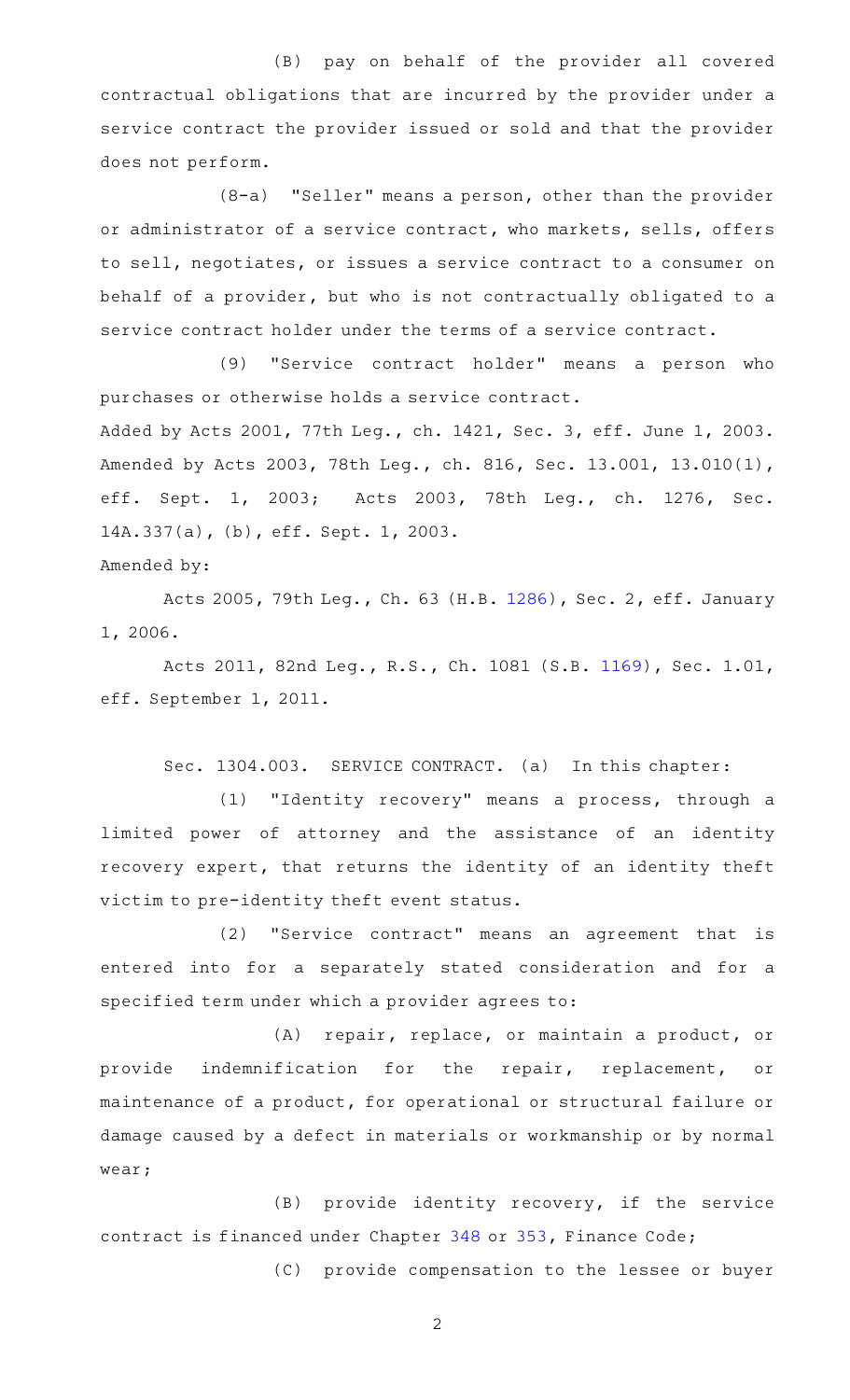of a vehicle on the total constructive loss under a depreciation benefit optional member program; or

(D) provide a service, reimbursement, or payment under a residential service contract.

(3) "Depreciation benefit optional member program" means a service contract for a vehicle, regardless of whether the vehicle is purchased for cash, financed, or leased, that pays to the lessee or buyer a specified amount, as a credit that may be used toward the lease or purchase of a replacement vehicle at a participating dealer after a total constructive loss of the vehicle.

(4) "Residential service contract" means a service contract of any duration under which a provider agrees to, in the event of the operational or structural failure of, damage caused by a power surge to, a defect in materials or workmanship of, or damage caused by normal wear to a structural component, an appliance, or an electrical, plumbing, heating, cooling, or air-conditioning system of a residential property that is attached to or located on the residential property:

(A) service, maintain, repair, or replace all or any part of the structural component, appliance, or electrical, plumbing, heating, cooling, or air-conditioning system;

(B) provide incidental payment of indemnity under limited circumstances, including food spoilage; or

(C) provide reimbursement or payment instead of service, repair, or replacement when a part, structural component, appliance, or service provider or technician is unavailable.

(b) A service contract described by Subsection (a)(2)(A) may provide for:

(1) incidental payment or indemnity under limited circumstances, including towing, rental, and emergency road service;

(2) the repair or replacement of a product for damage resulting from a power surge or for accidental damage incurred in handling the product;

 $(3)$  identity recovery, if the service contract is financed under Chapter [348](https://statutes.capitol.texas.gov/GetStatute.aspx?Code=FI&Value=348) or [353,](https://statutes.capitol.texas.gov/GetStatute.aspx?Code=FI&Value=353) Finance Code; or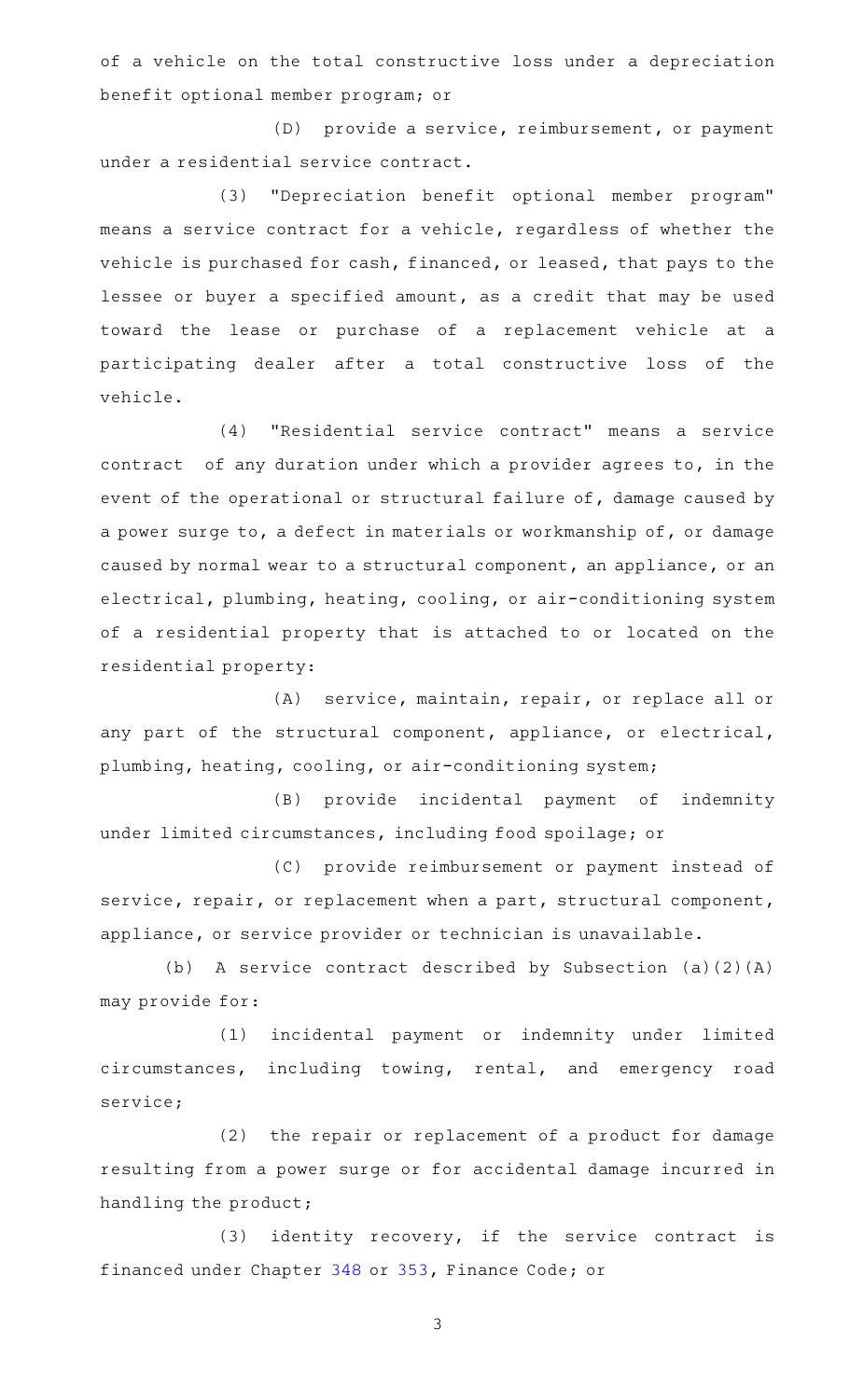(4) the replacement of a motor vehicle key or key fob in the event the key or key fob is inoperable, lost, or stolen.

(c) For purposes of Subsection (a), normal wear for a motor vehicle may include minor and reasonable wear and tear that a vehicle sustains in everyday ordinary operation including:

 $(1)$  small dents, dings, and creases repairable by the process of paintless dent removal without affecting the existing paint finish and without replacing vehicle body panels or sanding, bonding, or painting;

(2) small windshield chips and cracks repairable without replacement of the entire windshield;

 $(3)$  worn tire tread;

(4) worn interior fabric or carpet items; and

(5) tire and wheel damage resulting from ordinary road hazards such as potholes, rocks, wood debris, metal parts, glass, plastic, or composite scraps.

(d) Subsection (c)(5) does not apply to tire damage covered under an agreement sold by a tire manufacturer.

(e) A service contract described by Subsection (a)(2)(C):

 $(1)$  may not be required as a condition of approval of a lease of a vehicle or a loan for the purchase of a vehicle;

(2) may not be offered by a dealer who requires a loan for the purchase of a vehicle to be financed exclusively with the dealer;

(3) may be canceled by the buyer of the service contract not later than the 30th day after the buyer enters into the contract, without a penalty;

(4) may be canceled by the buyer of the service contract later than the 30th day after the buyer enters into the contract, with a pro rata refund to be provided to the buyer; and

(5) may only charge a fee that is reasonable in relation to the benefit provided by the service contract. Added by Acts 2001, 77th Leg., ch. 1421, Sec. 3, eff. June 1, 2003. Amended by:

Acts 2007, 80th Leg., R.S., Ch. 1059 (H.B. [2261](http://www.legis.state.tx.us/tlodocs/80R/billtext/html/HB02261F.HTM)), Sec. 1, eff. September 1, 2007.

Acts 2009, 81st Leg., R.S., Ch. 36 (S.B. [778](http://www.legis.state.tx.us/tlodocs/81R/billtext/html/SB00778F.HTM)), Sec. 2, eff.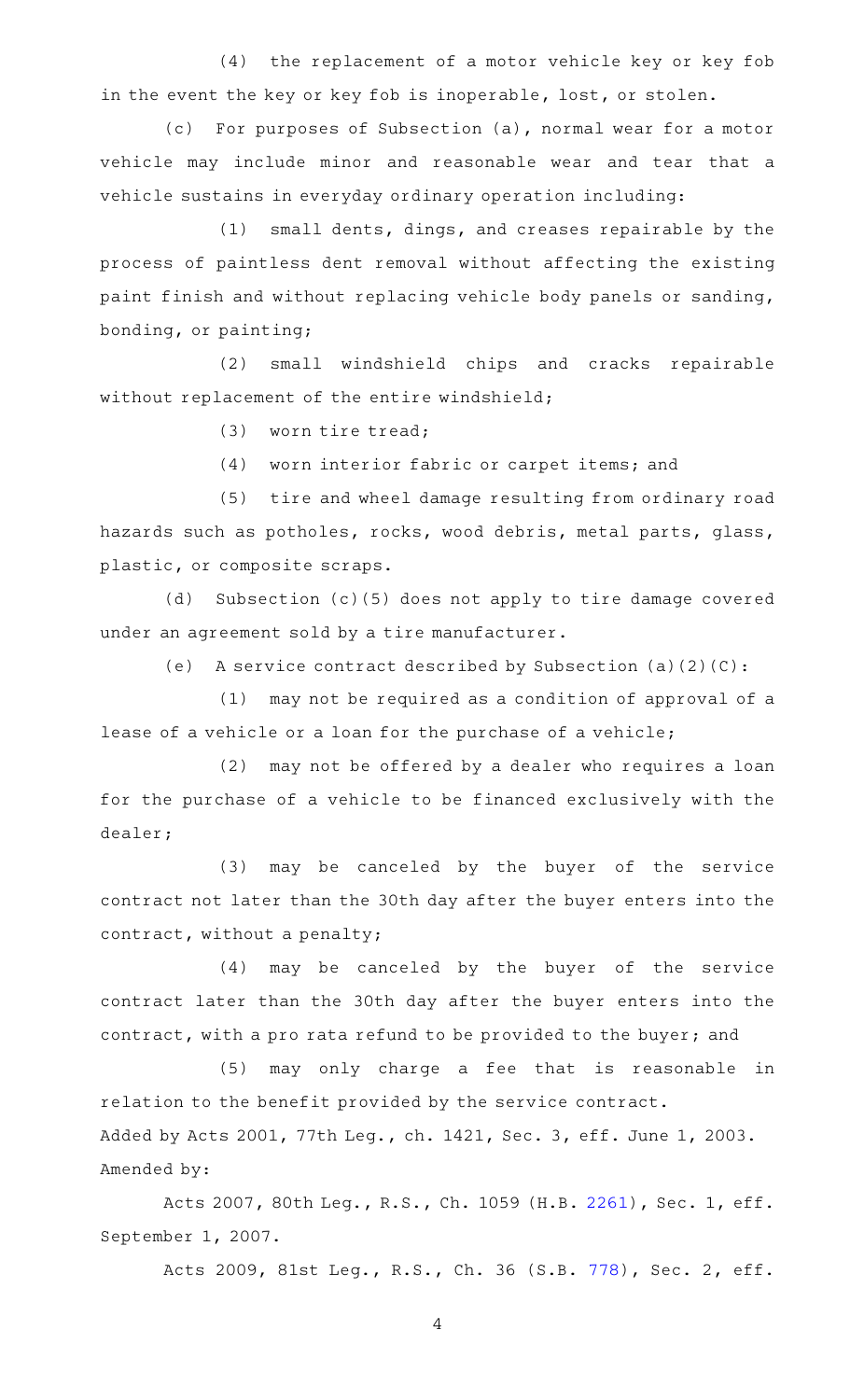September 1, 2009.

Acts 2011, 82nd Leg., R.S., Ch. 117 (H.B. [2559\)](http://www.legis.state.tx.us/tlodocs/82R/billtext/html/HB02559F.HTM), Sec. 19, eff. September 1, 2011.

Acts 2013, 83rd Leg., R.S., Ch. 1207 (S.B. [1388](http://www.legis.state.tx.us/tlodocs/83R/billtext/html/SB01388F.HTM)), Sec. 3, eff. September 1, 2013.

Acts 2017, 85th Leg., R.S., Ch. 401 (S.B. [1199](http://www.legis.state.tx.us/tlodocs/85R/billtext/html/SB01199F.HTM)), Sec. 1, eff. September 1, 2017.

Acts 2017, 85th Leg., R.S., Ch. 473 (H.B. [2275](http://www.legis.state.tx.us/tlodocs/85R/billtext/html/HB02275F.HTM)), Sec. 1, eff. September 1, 2017.

Acts 2021, 87th Leg., R.S., Ch. 13 (H.B. [735](http://www.legis.state.tx.us/tlodocs/87R/billtext/html/HB00735F.HTM)), Sec. 1, eff. September 1, 2021.

Acts 2021, 87th Leg., R.S., Ch. 13 (H.B. [735](http://www.legis.state.tx.us/tlodocs/87R/billtext/html/HB00735F.HTM)), Sec. 2, eff. September 1, 2021.

Acts 2021, 87th Leg., R.S., Ch. 663 (H.B. [1560\)](http://www.legis.state.tx.us/tlodocs/87R/billtext/html/HB01560F.HTM), Sec. 4.02, eff. September 1, 2021.

Acts 2021, 87th Leg., R.S., Ch. 663 (H.B. [1560\)](http://www.legis.state.tx.us/tlodocs/87R/billtext/html/HB01560F.HTM), Sec. 4.03, eff. September 1, 2021.

Sec. 1304.0035. CONTROLLING PERSON. (a) In this chapter, "controlling person" means an individual who:

(1) possesses direct or indirect control of at least 25 percent of the voting securities of a corporation;

(2) possesses the authority to set policy and direct the management of a business entity;

 $(3)$  is the president, the secretary, or a director of a corporation; or

 $(4)$  is a general partner of a partnership.

(b) An individual who is a controlling person of a corporation or other business entity that is the general partner of a limited partnership is a controlling person of the limited partnership.

Added by Acts 2005, 79th Leg., Ch. 63 (H.B. [1286](http://www.legis.state.tx.us/tlodocs/79R/billtext/html/HB01286F.HTM)), Sec. 3, eff. January 1, 2006.

Sec. 1304.004. EXEMPTIONS. (a) In this section:

(1) "Maintenance agreement" means an agreement that provides only for scheduled maintenance for a limited period.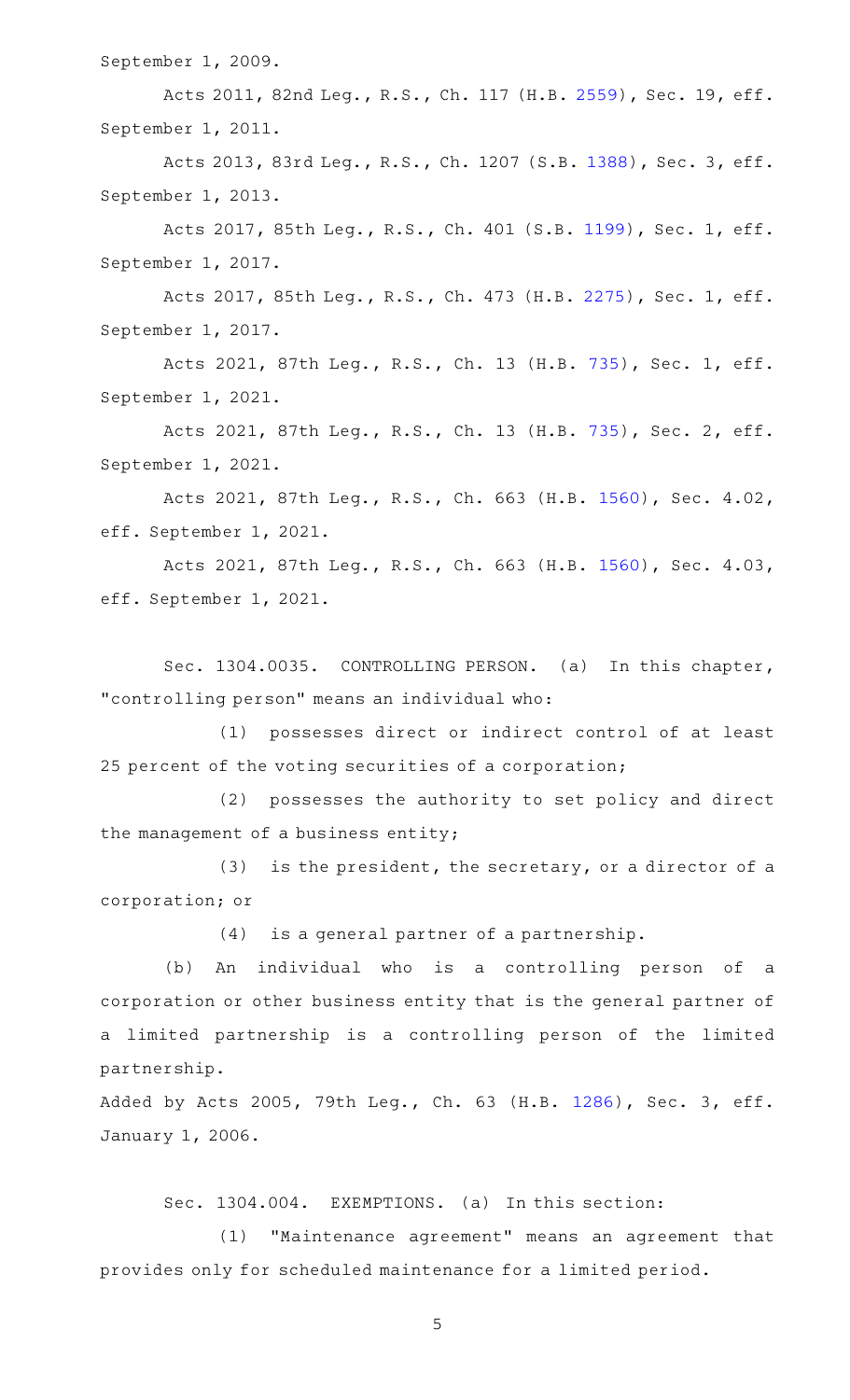(2) "Warranty" means an undertaking made solely by the manufacturer or importer of a product or the seller of a product or service that:

 $(A)$  guarantees indemnity for a defective part, mechanical or electrical breakdown, or labor cost or guarantees another remedial measure, including the repair or replacement of the product or the repetition of service;

(B) is made without payment of additional consideration;

(C) is not negotiated or separated from the sale of the product or service; and

(D) is incidental to the sale of the product or service.

(b) This chapter does not apply to:

 $(1)$  a warranty;

and

(2) a maintenance agreement;

(3) a service contract sold or offered for sale to a person who is not a consumer;

(4) an agreement issued by an automobile service club that holds a certificate of authority under Chapter [722](https://statutes.capitol.texas.gov/GetStatute.aspx?Code=TN&Value=722), Transportation Code;

(5) a service contract sold by a motor vehicle dealer on a motor vehicle sold by that dealer, if the dealer:

 $(A)$  is the provider;

(B) is licensed as a motor vehicle dealer under Chapter [2301](https://statutes.capitol.texas.gov/GetStatute.aspx?Code=OC&Value=2301); and

(C) covers its obligations under the service contract with a reimbursement insurance policy; or

(6) a contract offered by a local exchange telephone company that provides for the repair of inside telephone wiring, if:

 $(A)$  the contract term does not exceed one month;

(B) the consumer can terminate the contract before a new contract term begins without liability except for payment of charges for the term that has begun.

Added by Acts 2001, 77th Leg., ch. 1421, Sec. 3, eff. June 1, 2003.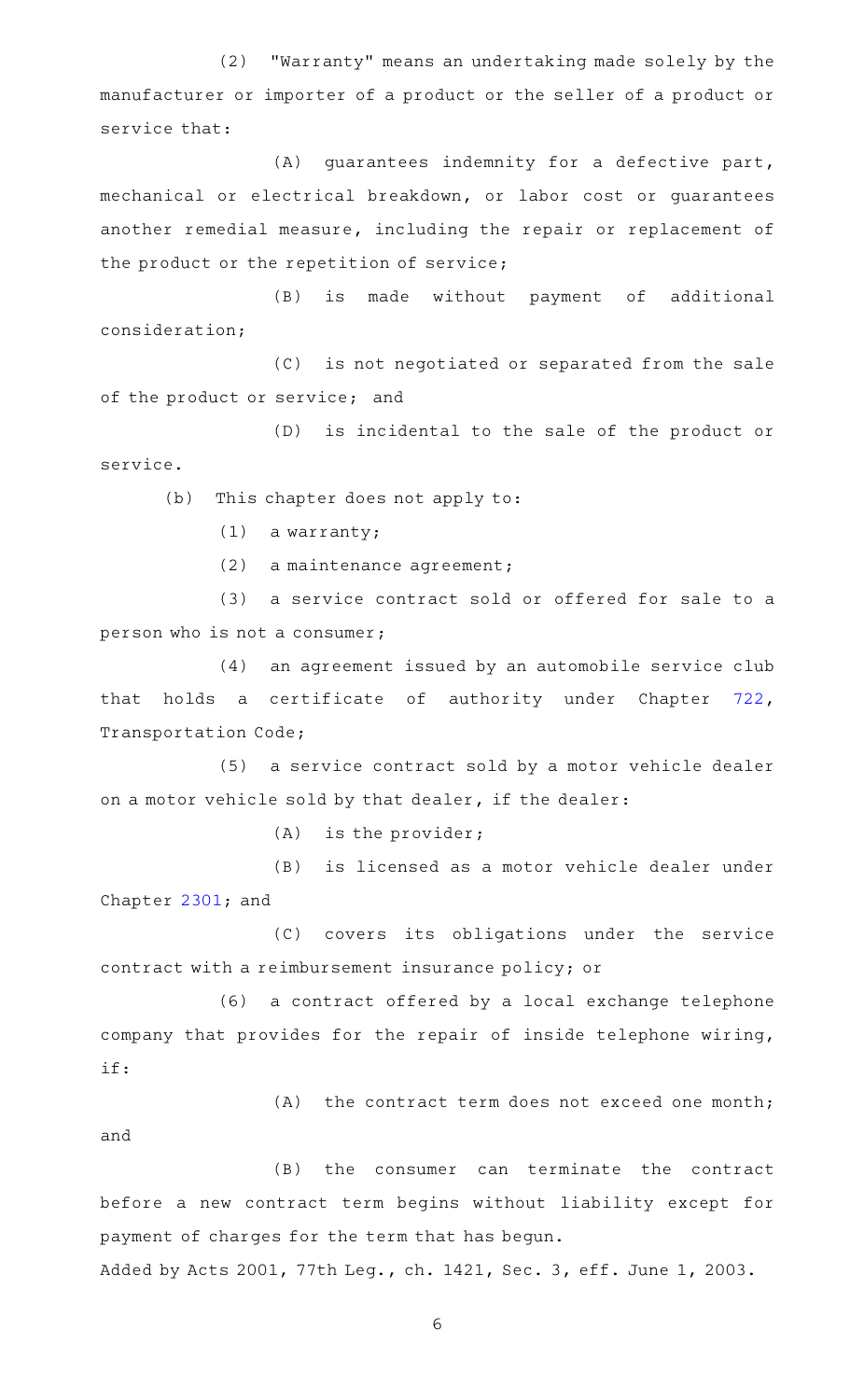Amended by:

Acts 2021, 87th Leg., R.S., Ch. 663 (H.B. [1560\)](http://www.legis.state.tx.us/tlodocs/87R/billtext/html/HB01560F.HTM), Sec. 4.04, eff. September 1, 2021.

Sec. 1304.0041. CERTAIN EXEMPT AGREEMENTS. This chapter does not apply to:

 $(1)$  a performance guarantee offered by:

(A) the builder of a residential property; or

(B) the manufacturer or seller of an appliance or other system or component of a residential property;

(2) a residential service contract executed before August 28, 1979;

 $(3)$  a guarantee or warranty that is:

(A) designed to guarantee or warrant the repair or service of an appliance, system, or component of a residential property; and

(B) issued by a person who sells, services, repairs, or replaces the appliance, system, or component at the time or before the guarantee or warranty is issued;

(4) a service or maintenance agreement or a warranty that:

(A) is sold, offered for sale, or issued by a manufacturer or merchant who manufactures or sells a product or part of a product, including a structural component, an appliance, or an electrical, plumbing, heating, cooling, or air-conditioning system of a building or residence; and

 $(B)$  provides for, warrants, or guarantees the maintenance, repair, replacement, or performance of the product or part of the product; or

(5) home warranty insurance as defined by Section [2005.001](https://statutes.capitol.texas.gov/GetStatute.aspx?Code=IN&Value=2005.001), Insurance Code.

Added by Acts 2021, 87th Leg., R.S., Ch. 663 (H.B. [1560](http://www.legis.state.tx.us/tlodocs/87R/billtext/html/HB01560F.HTM)), Sec. 4.05, eff. September 1, 2021.

Sec. 1304.005. EXEMPTIONS FROM CERTAIN OTHER LAWS. Marketing, selling, offering for sale, issuing, making, proposing to make, and administering a service contract are exempt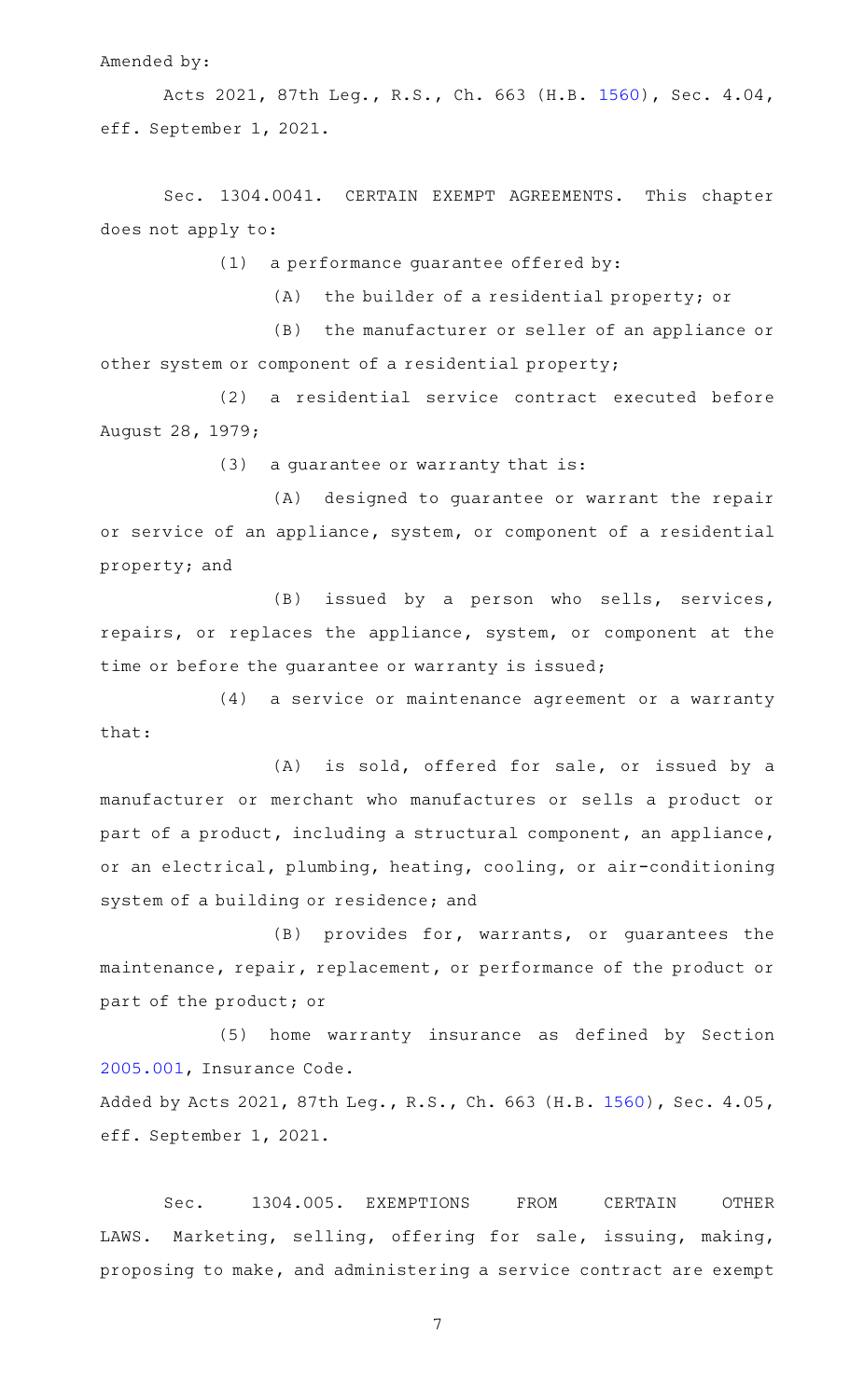from:

(1) Chapter [722,](https://statutes.capitol.texas.gov/GetStatute.aspx?Code=TN&Value=722) Transportation Code; and

(2) the Insurance Code and other laws of this state regulating the business of insurance.

Added by Acts 2001, 77th Leg., ch. 1421, Sec. 3, eff. June 1, 2003. Amended by:

Acts 2021, 87th Leg., R.S., Ch. 663 (H.B. [1560\)](http://www.legis.state.tx.us/tlodocs/87R/billtext/html/HB01560F.HTM), Sec. 4.06, eff. September 1, 2021.

# SUBCHAPTER B. POWERS AND DUTIES OF DEPARTMENT AND COMMISSION

Sec. 1304.051. GENERAL INVESTIGATIVE POWER OF EXECUTIVE DIRECTOR. (a) The executive director may investigate a provider, administrator, seller, or other person as necessary to enforce this chapter and protect service contract holders in this state.

(b) On request of the executive director, a provider shall make the records required by Section [1304.155](https://statutes.capitol.texas.gov/GetStatute.aspx?Code=OC&Value=1304.155) available to the executive director as necessary to enable the executive director to reasonably determine compliance with this chapter. Transferred, redesignated and amended from Occupations Code, Section 1304.007 by Acts 2011, 82nd Leg., R.S., Ch. 1081 (S.B. [1169](http://www.legis.state.tx.us/tlodocs/82R/billtext/html/SB01169F.HTM)), Sec. 1.03, eff. September 1, 2011.

Sec. 1304.052. RULES. The commission shall adopt rules necessary to implement and administer this chapter. Added by Acts 2011, 82nd Leg., R.S., Ch. 1081 (S.B. [1169](http://www.legis.state.tx.us/tlodocs/82R/billtext/html/SB01169F.HTM)), Sec. 1.02, eff. September 1, 2011.

## SUBCHAPTER C. REGISTRATION REQUIREMENTS

Sec. 1304.101. REGISTRATION REQUIRED; EXEMPTION FROM OTHER LICENSING REQUIREMENTS. (a) A person may not operate as a provider or administrator of service contracts sold or issued in this state unless the person is registered with the department.

(b) Except for the registration requirement of this chapter, a provider, seller, administrator, or other person who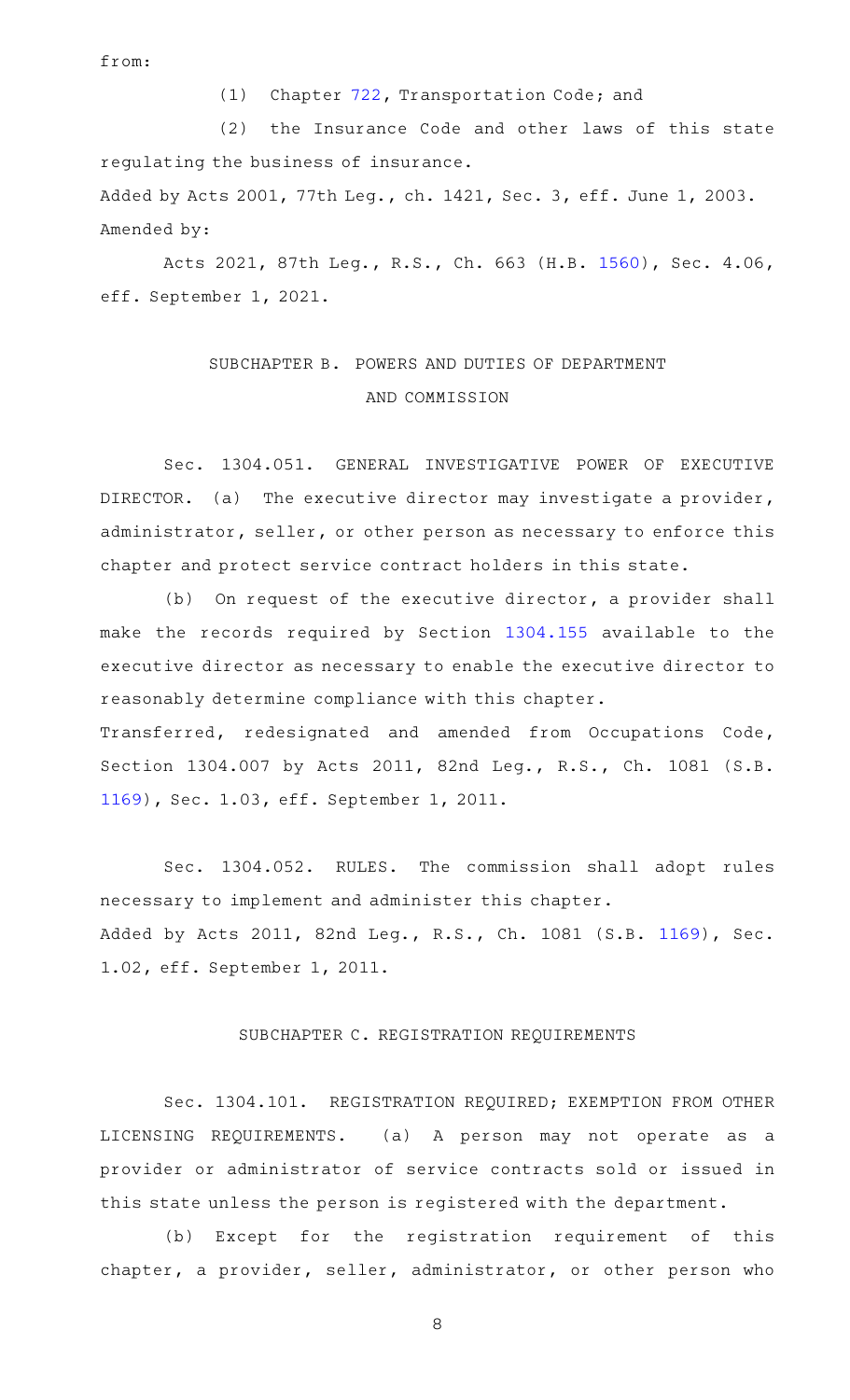markets, sells, issues, or offers to sell service contracts is exempt from any licensing requirement of this state that relates to an activity regulated under this chapter.

(c) A provider or administrator may not contract with or use the services of a person to perform an activity that requires registration with the department as a provider or administrator unless that person is appropriately registered. Added by Acts 2001, 77th Leg., ch. 1421, Sec. 3, eff. June 1, 2003.

Amended by:

Acts 2005, 79th Leg., Ch. 63 (H.B. [1286](http://www.legis.state.tx.us/tlodocs/79R/billtext/html/HB01286F.HTM)), Sec. 4, eff. March 1, 2006.

Acts 2011, 82nd Leg., R.S., Ch. 1081 (S.B. [1169](http://www.legis.state.tx.us/tlodocs/82R/billtext/html/SB01169F.HTM)), Sec. 1.04, eff. September 1, 2011.

Sec. 1304.102. APPLICATION FOR REGISTRATION OR RENEWAL; GENERAL REQUIREMENTS. (a) An applicant for registration or registration renewal must submit an application to the executive director.

 $(b)$  The application must:

(1) be in the form prescribed by the executive director; and

(2) include evidence satisfactory to the executive director of compliance with the applicable financial security requirements prescribed by Section [1304.151,](https://statutes.capitol.texas.gov/GetStatute.aspx?Code=OC&Value=1304.151) if the application is for a provider registration or renewal.

(c) The department may refuse to issue or renew a registration, suspend or revoke a registration, or take any other disciplinary action under Subchapter E if the applicant or a controlling person of the applicant:

(1) has violated this chapter or a rule adopted or order issued by the commission or executive director under this chapter;

(2) has made a material misrepresentation or false statement in an application or in any document accompanying an application;

(3) has had a license issued under Title 13, Insurance Code, revoked as provided by that code; or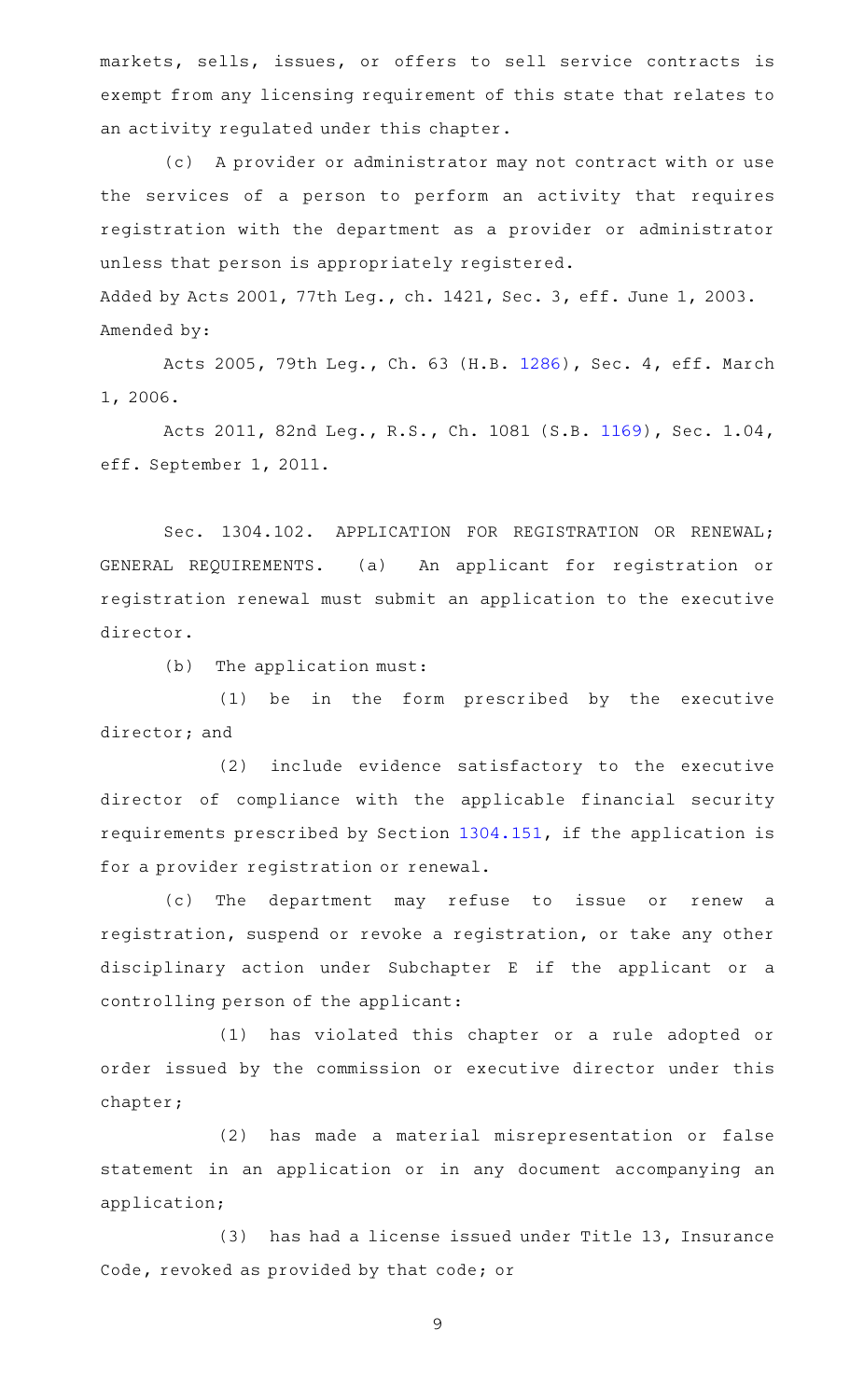$(4)$  has had a license or registration as a provider, administrator, or seller revoked in this state or another state.

(d) Repealed by Acts 2011, 82nd Leg., R.S., Ch. 1081, Sec. 1.20(a)(2), eff. September 1, 2011.

Added by Acts 2001, 77th Leg., ch. 1421, Sec. 3, eff. June 1, 2003. Amended by Acts 2003, 78th Leg., ch. 816, Sec. 26.039, eff. Sept. 1, 2003; Acts 2003, 78th Leg., ch. 1276, Sec. 14A.341, eff. Sept. 1, 2003.

#### Amended by:

Acts 2005, 79th Leg., Ch. 63 (H.B. [1286](http://www.legis.state.tx.us/tlodocs/79R/billtext/html/HB01286F.HTM)), Sec. 5, eff. January 1, 2006.

Acts 2011, 82nd Leg., R.S., Ch. 1081 (S.B. [1169](http://www.legis.state.tx.us/tlodocs/82R/billtext/html/SB01169F.HTM)), Sec. 1.05, eff. September 1, 2011.

Acts 2011, 82nd Leg., R.S., Ch. 1081 (S.B. [1169\)](http://www.legis.state.tx.us/tlodocs/82R/billtext/html/SB01169F.HTM), Sec. 1.20(a)(2), eff. September 1, 2011.

Sec. 1304.1025. ADDITIONAL REGISTRATION AND RENEWAL REQUIREMENTS FOR PROVIDERS. (a) In addition to the requirements of Section [1304.102](https://statutes.capitol.texas.gov/GetStatute.aspx?Code=OC&Value=1304.102), an applicant for issuance or renewal of a provider registration must file with the application:

 $(1)$  the reimbursement insurance policy, if the provider is using a reimbursement insurance policy to meet the financial security requirements of Section [1304.151](https://statutes.capitol.texas.gov/GetStatute.aspx?Code=OC&Value=1304.151);

(2) the financial security deposit and the documentation required by the department demonstrating adequate funding of the reserve account, if the provider is using a funded reserve account and financial security deposit to meet the financial security requirements of Section [1304.151](https://statutes.capitol.texas.gov/GetStatute.aspx?Code=OC&Value=1304.151);

(3) the proof necessary to demonstrate the applicant or its parent company maintains at least \$100 million net worth, if the applicant is using net worth to meet the financial security requirements of Section [1304.151;](https://statutes.capitol.texas.gov/GetStatute.aspx?Code=OC&Value=1304.151) and

(4) information about each controlling person of the applicant in a form prescribed by the executive director.

(b) The executive director may not issue or renew a registration to a provider unless the provider provides evidence to the executive director that: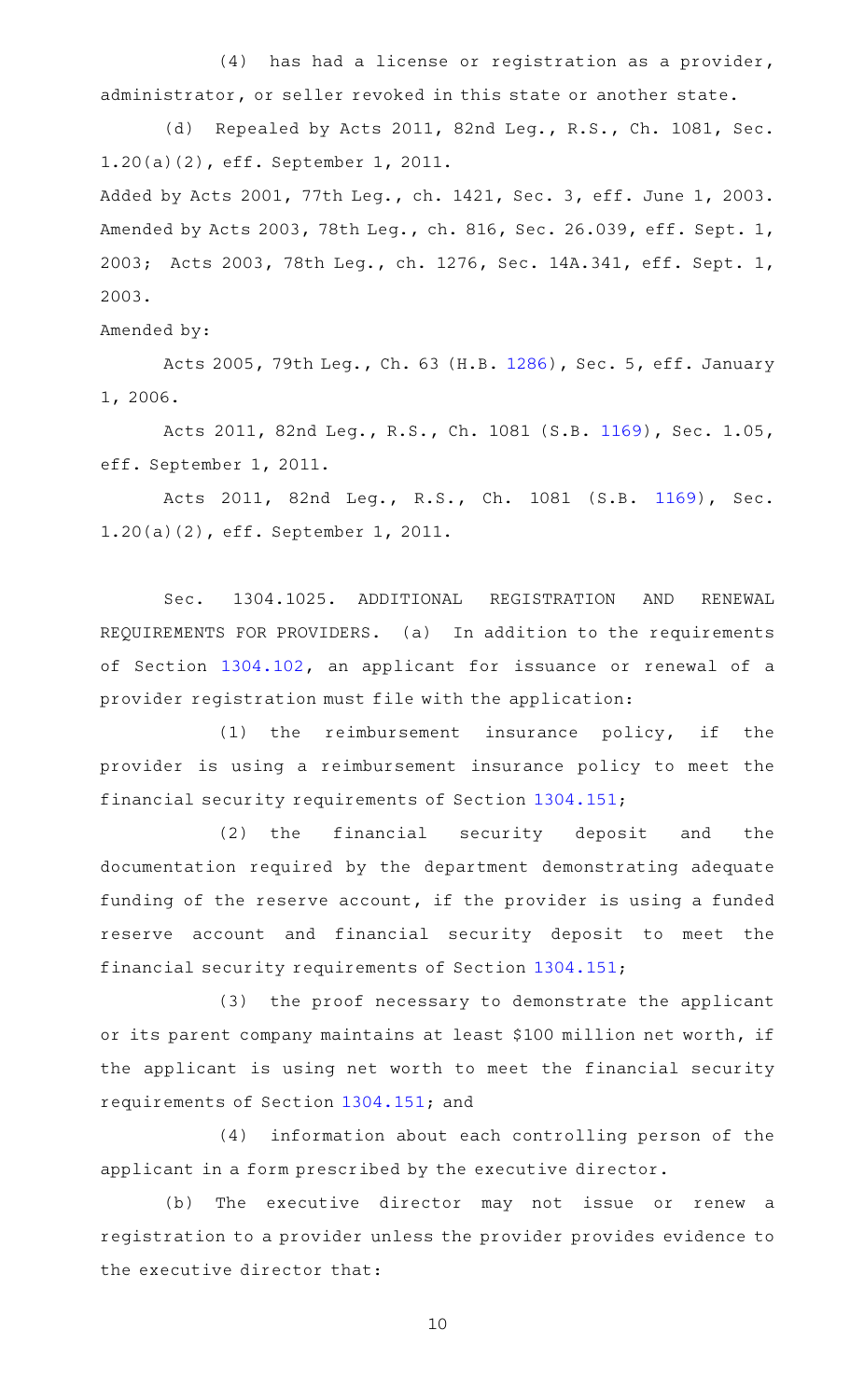(1) each controlling person of the provider is trustworthy and can competently manage the affairs of the provider in compliance with this chapter; and

(2) the provider can meet the provider's obligations under service contracts and this chapter.

(c) Not later than the 30th day after the date of a provider 's initial registration, the provider must provide to the department a list of any Internet website address through which a consumer may purchase the provider 's service contracts and the name, assumed name, street address, and telephone number of:

(1) any administrator appointed by the provider under Section [1304.153](https://statutes.capitol.texas.gov/GetStatute.aspx?Code=OC&Value=1304.153); and

(2) any seller of the provider's service contracts, other than a seller that is:

(A) an employee of the provider; or

(B) a business with a physical location in this state at which a consumer may purchase a service contract.

(d) The provider shall update the list required by Subsection (c) with each renewal.

Added by Acts 2005, 79th Leg., Ch. 63 (H.B. [1286](http://www.legis.state.tx.us/tlodocs/79R/billtext/html/HB01286F.HTM)), Sec. 6, eff. January 1, 2006.

Amended by:

Acts 2011, 82nd Leg., R.S., Ch. 1081 (S.B. [1169](http://www.legis.state.tx.us/tlodocs/82R/billtext/html/SB01169F.HTM)), Sec. 1.06, eff. September 1, 2011.

Sec. 1304.103. REGISTRATION AND RENEWAL FEES. (a) The executive director shall develop a tiered schedule of registration and renewal fees under which a provider 's fee is based on the number of service contracts the provider sold or issued in this state during the preceding 12-month period.

(b) The commission shall set fees to cover the costs of administering this chapter, including registration and renewal fees for administrators.

(c) To register or renew a registration, a provider or administrator must pay the appropriate fee.

Added by Acts 2001, 77th Leg., ch. 1421, Sec. 3, eff. June 1, 2003. Amended by Acts 2003, 78th Leg., ch. 816, Sec. 13.006, eff. Sept. 1,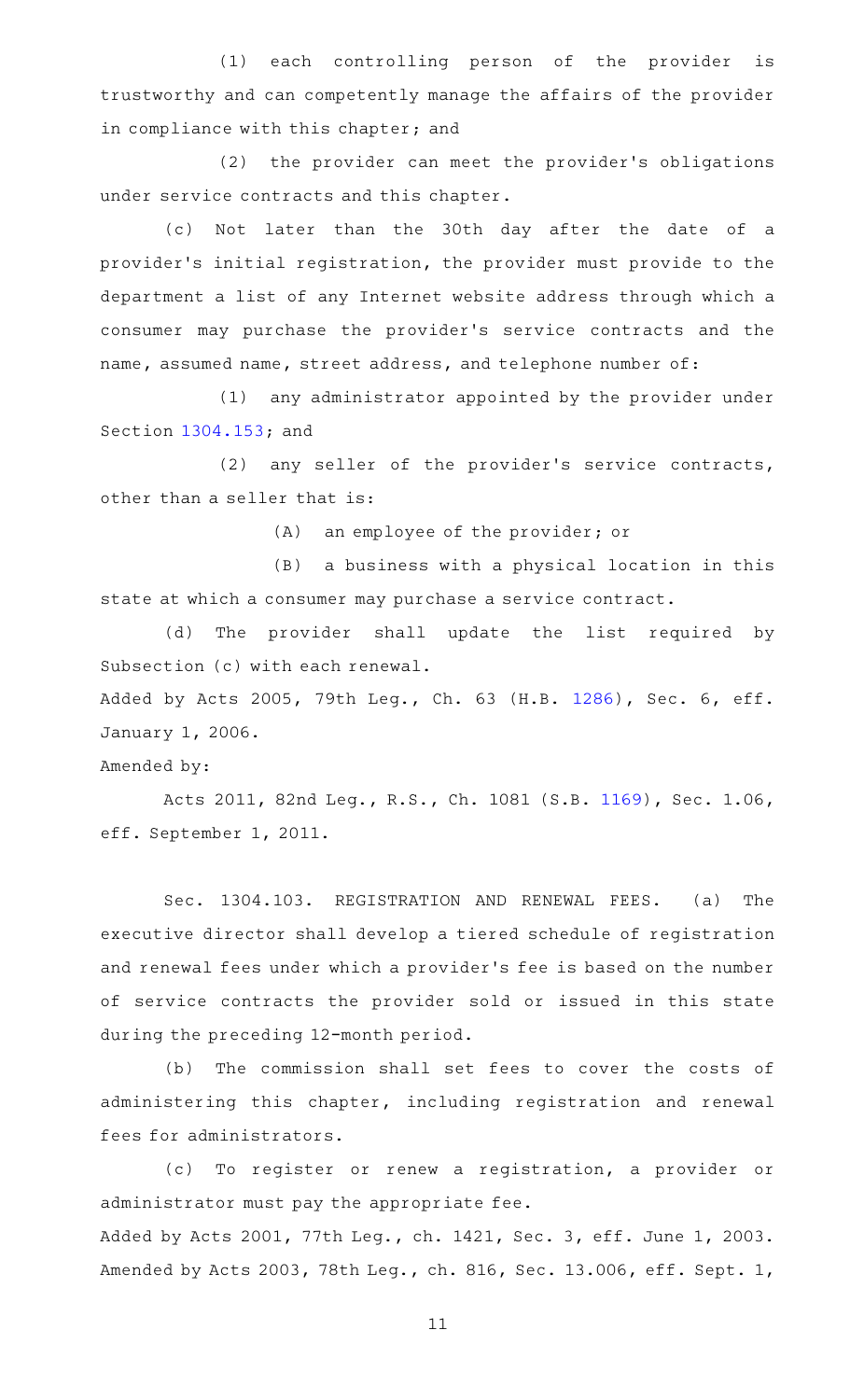2003; Acts 2003, 78th Leg., ch. 1276, Sec. 14A.342, eff. Sept. 1, 2003.

Amended by:

Acts 2005, 79th Leg., Ch. 63 (H.B. [1286](http://www.legis.state.tx.us/tlodocs/79R/billtext/html/HB01286F.HTM)), Sec. 7, eff. January 1, 2006.

Acts 2011, 82nd Leg., R.S., Ch. 1081 (S.B. [1169](http://www.legis.state.tx.us/tlodocs/82R/billtext/html/SB01169F.HTM)), Sec. 1.07, eff. September 1, 2011.

Sec. 1304.1035. IDENTITY RECOVERY SERVICE CONTRACT REPORT; FEE. Not later than the 30th day after the date each calendar quarter ends, a provider must report to the department the number of service contracts described by Section [1304.003](https://statutes.capitol.texas.gov/GetStatute.aspx?Code=OC&Value=1304.003)(a)(2)(B) that were sold or issued to consumers in this state during the most recent calendar quarter and must submit a fee of \$1 for each of those service contracts to the department. The report and fee are required only for a service contract that provides only for identity recovery services.

Added by Acts 2013, 83rd Leg., R.S., Ch. 1207 (S.B. [1388\)](http://www.legis.state.tx.us/tlodocs/83R/billtext/html/SB01388F.HTM), Sec. 4, eff. September 1, 2013.

Sec. 1304.104. INFORMATION CONCERNING NUMBER OF SERVICE CONTRACTS SOLD OR ISSUED. Information concerning the number of service contracts sold or issued by a provider that is submitted under Section [1304.103](https://statutes.capitol.texas.gov/GetStatute.aspx?Code=OC&Value=1304.103) or [1304.1035](https://statutes.capitol.texas.gov/GetStatute.aspx?Code=OC&Value=1304.1035) is a trade secret to which Section [552.110,](https://statutes.capitol.texas.gov/GetStatute.aspx?Code=GV&Value=552.110) Government Code, applies.

Added by Acts 2001, 77th Leg., ch. 1421, Sec. 3, eff. June 1, 2003. Amended by Acts 2003, 78th Leg., ch. 816, Sec. 26.040, eff. Sept. 1, 2003; Acts 2003, 78th Leg., ch. 1276, Sec. 14A.343, eff. Sept. 1, 2003.

## Amended by:

Acts 2011, 82nd Leg., R.S., Ch. 1081 (S.B. [1169](http://www.legis.state.tx.us/tlodocs/82R/billtext/html/SB01169F.HTM)), Sec. 1.08, eff. September 1, 2011.

Acts 2013, 83rd Leg., R.S., Ch. 1207 (S.B. [1388](http://www.legis.state.tx.us/tlodocs/83R/billtext/html/SB01388F.HTM)), Sec. 5, eff. September 1, 2013.

Sec. 1304.105. RENEWAL. The commission shall adopt rules regarding the renewal of a registration issued under this chapter.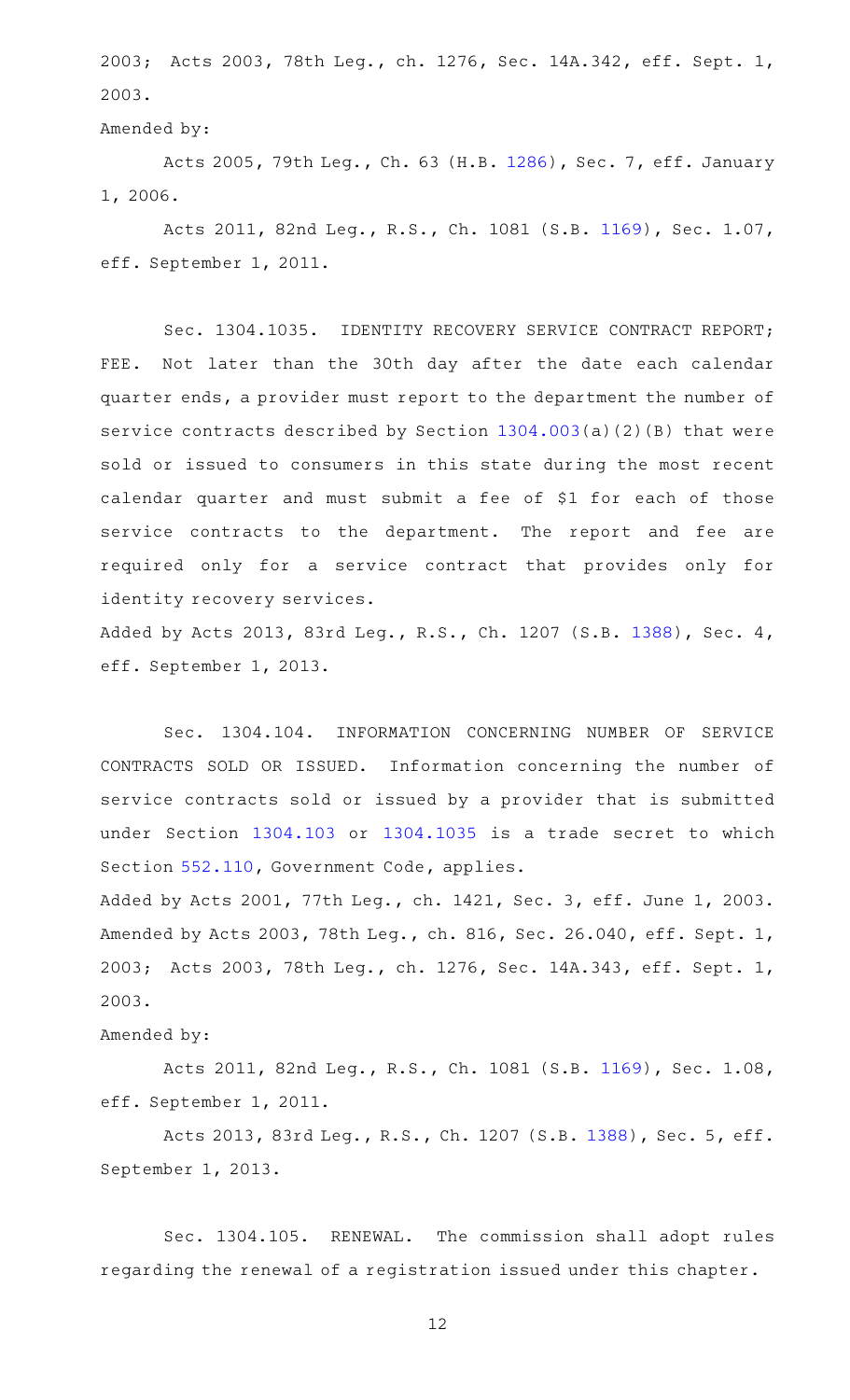Added by Acts 2003, 78th Leg., ch. 816, Sec. 13.007, eff. Sept. 1, 2003.

## SUBCHAPTER D. PRACTICE BY SERVICE CONTRACT PROVIDERS, ADMINISTRATORS, AND SELLERS

Sec. 1304.151. FINANCIAL SECURITY REQUIREMENTS; DISTRIBUTION OF FUNDS HELD IN TRUST. (a) To ensure the faithful performance of a provider 's obligations to its service contract holders, each provider must:

(1) insure the provider's service contracts under a reimbursement insurance policy issued by an insurer authorized to transact insurance in this state or by a surplus lines insurer eligible to place coverage in this state under Chapter [981](https://statutes.capitol.texas.gov/GetStatute.aspx?Code=IN&Value=981), Insurance Code;

(2) maintain a funded reserve account covering the provider 's obligations under its service contracts that are issued and outstanding in this state and place in trust with the executive director a financial security deposit consisting of:

 $(A)$  a statutory deposit of cash;

(B) a letter of credit issued by a qualified financial institution; or

(C) a certificate of deposit issued by a qualified financial institution; or

 $(3)$  maintain, or have a parent company that maintains, a net worth or stockholders' equity of at least \$100 million.

(b) If the provider ensures its obligations under Subsection (a)(2), the amount maintained in the reserve account may not be less than an amount equal to 40 percent of the gross consideration the provider received from consumers from the sale of all service contracts issued and outstanding in this state, minus any claims paid. The executive director may review and examine the reserve account. Except as provided by Subsections (b-1) and (b-4), the amount of the security deposit may not be less than \$250,000. The provider must submit to the executive director on request a copy of the provider 's financial statements that must be prepared in accordance with generally accepted accounting principles, be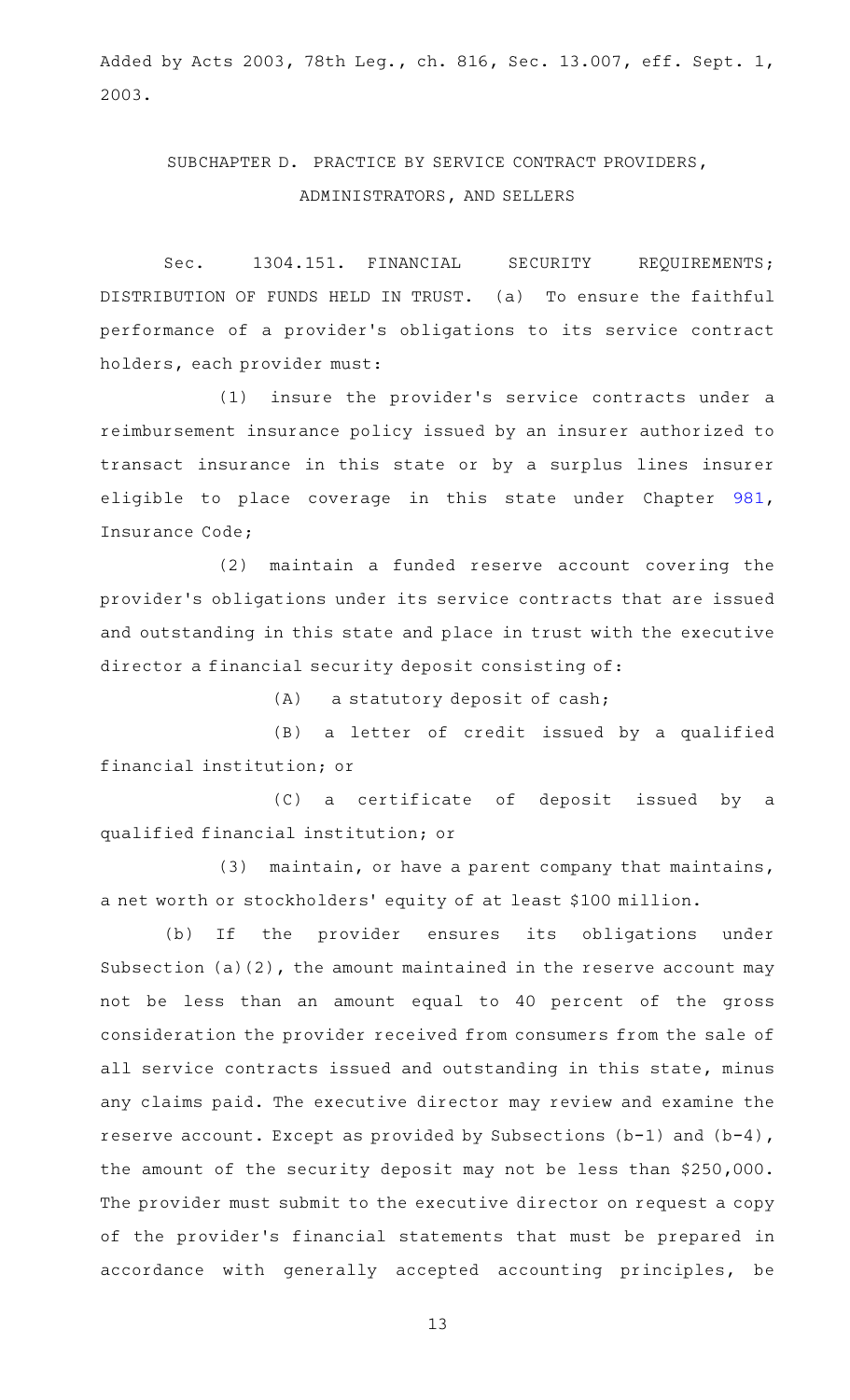without qualification as to the going concern status of the provider, and be audited by an independent certified public accountant. The commission by rule may require the provider to submit additional financial reports.

 $(b-1)$  Subject to Subsection  $(b-2)$ , the amount of the security deposit required under Subsection (b) may not be less than \$25,000 if the provider:

(1) is a motor vehicle dealer licensed under Chapter [2301](https://statutes.capitol.texas.gov/GetStatute.aspx?Code=OC&Value=2301); and

(2) offers to sell service contracts only on motor vehicles sold by the provider.

 $(b-2)$  The amount of the security deposit required under Subsection (b-1) is:

(1) \$25,000 for a motor vehicle dealer that generated \$1,125,000 or less in annual gross revenue in this state from the sale of service contracts in the preceding year;

(2) \$50,000 for a motor vehicle dealer that generated more than \$1,125,000 and not more than \$2,500,000 in annual gross revenue in this state from the sale of service contracts in the preceding year; and

(3) \$75,000 for a motor vehicle dealer that generated more than \$2,500,000 in annual gross revenue in this state from the sale of service contracts in the preceding year.

(b-3) If a motor vehicle dealer described by Subsection (b-1) has no gross revenue in this state from the sale of service contracts in the preceding year, the security deposit shall be \$25,000.

 $(b-4)$  The amount of the security deposit required under Subsection (b) may not be less than \$25,000 for a provider of a residential service contract.

(c) If the provider ensures its obligations under Subsection (a)(3), the provider must give to the executive director on request:

(1) a copy of the provider's or the provider's parent company 's most recent Form 10-K or Form 20-F filed with the Securities and Exchange Commission within the preceding calendar year; or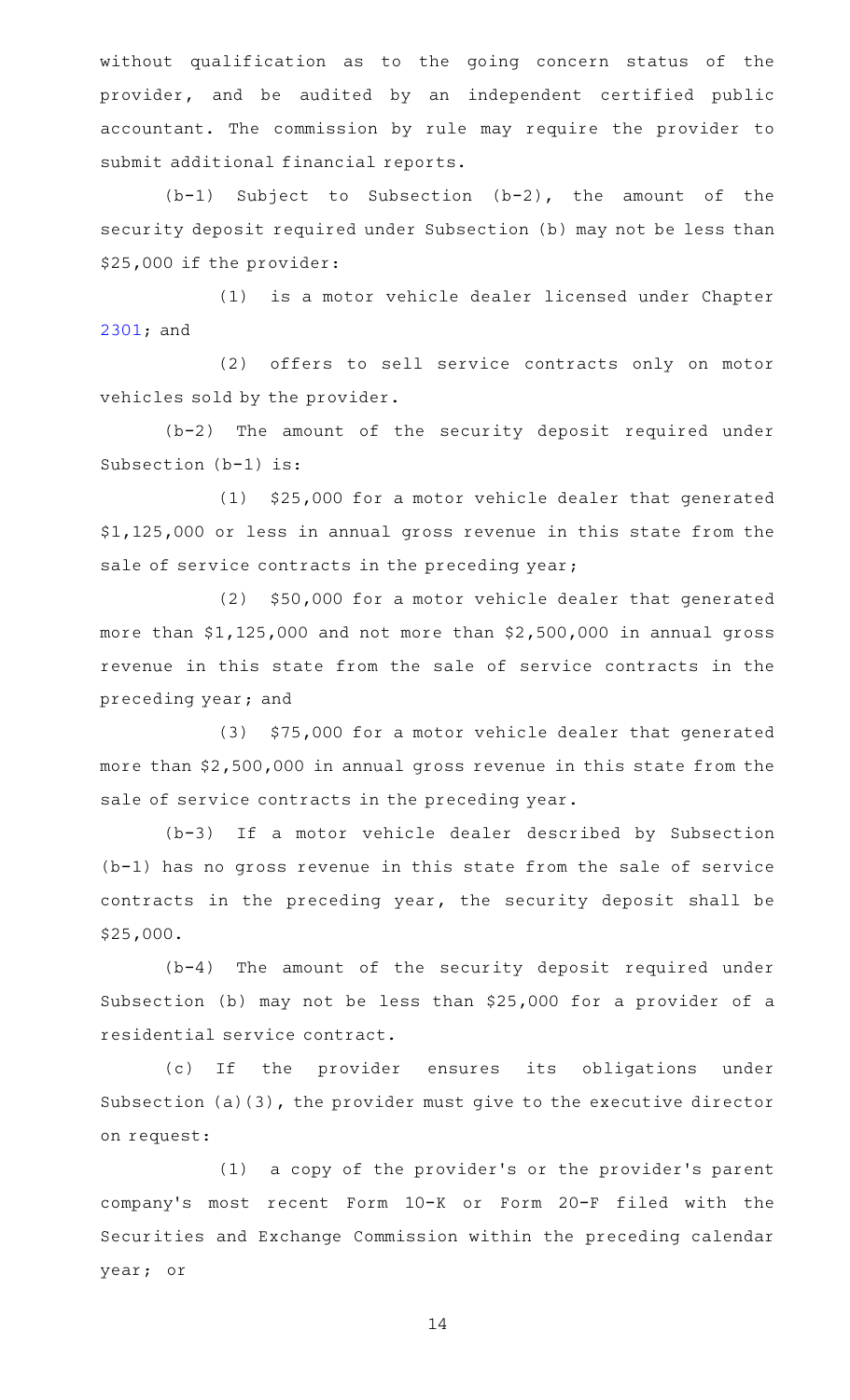(2) if the provider or the provider's parent company does not file with the Securities and Exchange Commission, a copy of the provider 's or the provider 's parent company 's audited financial statements showing a net worth of the provider or its parent company of at least \$100 million.

(d) If the provider's parent company's Form 10-K, Form 20-F, or audited financial statements are filed to show that the provider meets the financial security requirement, the parent company shall agree to guarantee the obligations of the provider relating to service contracts sold by the provider in this state.

(e) The executive director may not require a provider to meet any additional financial security requirement.

(f) In the event of a provider's bankruptcy or a similar event affecting the ability of the provider to faithfully perform its obligations to its service contract holders, the executive director may distribute any funds held in trust as financial security for the provider under this section to eligible service contract holders as payment for claims. The executive director must distribute the funds in an equitable and cost-effective manner as determined by the executive director.

Added by Acts 2001, 77th Leg., ch. 1421, Sec. 3, eff. June 1, 2003. Amended by Acts 2003, 78th Leg., ch. 816, Sec. 13.008, eff. Sept. 1, 2003.

Amended by:

Acts 2011, 82nd Leg., R.S., Ch. 1081 (S.B. [1169](http://www.legis.state.tx.us/tlodocs/82R/billtext/html/SB01169F.HTM)), Sec. 1.10, eff. September 1, 2011.

Acts 2011, 82nd Leg., R.S., Ch. 1081 (S.B. [1169](http://www.legis.state.tx.us/tlodocs/82R/billtext/html/SB01169F.HTM)), Sec. 1.11, eff. September 1, 2011.

Acts 2019, 86th Leg., R.S., Ch. 1319 (H.B. [4120](http://www.legis.state.tx.us/tlodocs/86R/billtext/html/HB04120F.HTM)), Sec. 1, eff. September 1, 2019.

Acts 2021, 87th Leg., R.S., Ch. 663 (H.B. [1560\)](http://www.legis.state.tx.us/tlodocs/87R/billtext/html/HB01560F.HTM), Sec. 4.07, eff. September 1, 2021.

Sec. 1304.152. REIMBURSEMENT INSURANCE POLICY. (a) A reimbursement insurance policy that a provider uses to comply with Sections [1304.1025](https://statutes.capitol.texas.gov/GetStatute.aspx?Code=OC&Value=1304.1025) and [1304.151](https://statutes.capitol.texas.gov/GetStatute.aspx?Code=OC&Value=1304.151)(a)(1) must state that:

 $(1)$  the insurer that issued the policy shall: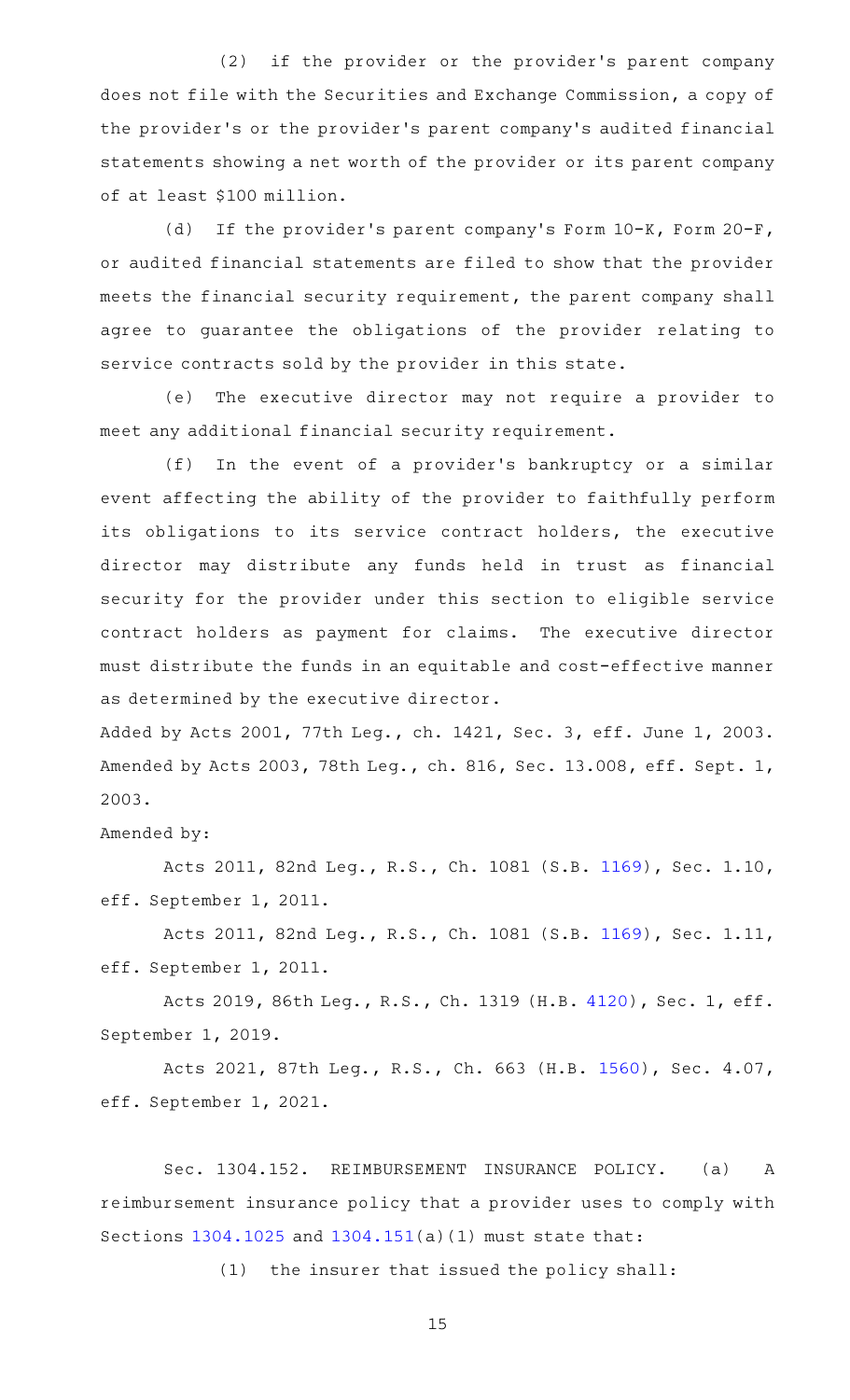(A) reimburse or pay on behalf of the provider any covered amount the provider is legally obligated to pay; or

(B) provide the service that the provider is legally obligated to perform according to the provider 's contractual obligations under the insured service contract;

(2) if the covered service is not provided to a service contract holder not later than the 60th day after the date of proof of loss, the insurer shall pay the covered amount directly to the service contract holder or provide the required service; and

(3) if a refund is not paid to the service contract holder or credited to the service contract holder 's account as required by Section 1304.158, the insurer, after receiving written notice, shall pay the refund amount directly to the service contract holder.

 $(a-1)$  For a reimbursement insurance policy to comply with Section [1304.151](https://statutes.capitol.texas.gov/GetStatute.aspx?Code=OC&Value=1304.151)(a)(1), the insurer issuing the policy must:

(1) maintain surplus as to policyholders and paid-in capital of at least \$15 million and annually file with the executive director copies of the insurer 's audited financial statements, National Association of Insurance Commissioners annual statement, and actuarial certification if the certification is required and filed in the insurer 's state of domicile; or

(2) maintain surplus as to policyholders and paid-in capital of at least \$10 million but not more than \$15 million, demonstrate to the satisfaction of the executive director that the insurer maintains a ratio of net written premiums, wherever written, to surplus as to policyholders and paid-in capital of not more than three to one, and annually file with the executive director copies of the insurer 's audited financial statements, National Association of Insurance Commissioners annual statement, and actuarial certification if the certification is required and filed in the insurer 's state of domicile.

(b) The insurer may not cancel the reimbursement insurance policy until the insurer delivers to the provider and the executive director a written notice of cancellation that complies with the notice requirements prescribed by Subchapters [B](https://statutes.capitol.texas.gov/GetStatute.aspx?Code=IN&Value=551.051) and C, Chapter [551](https://statutes.capitol.texas.gov/GetStatute.aspx?Code=IN&Value=551), Insurance Code, for cancellation of an insurance policy under those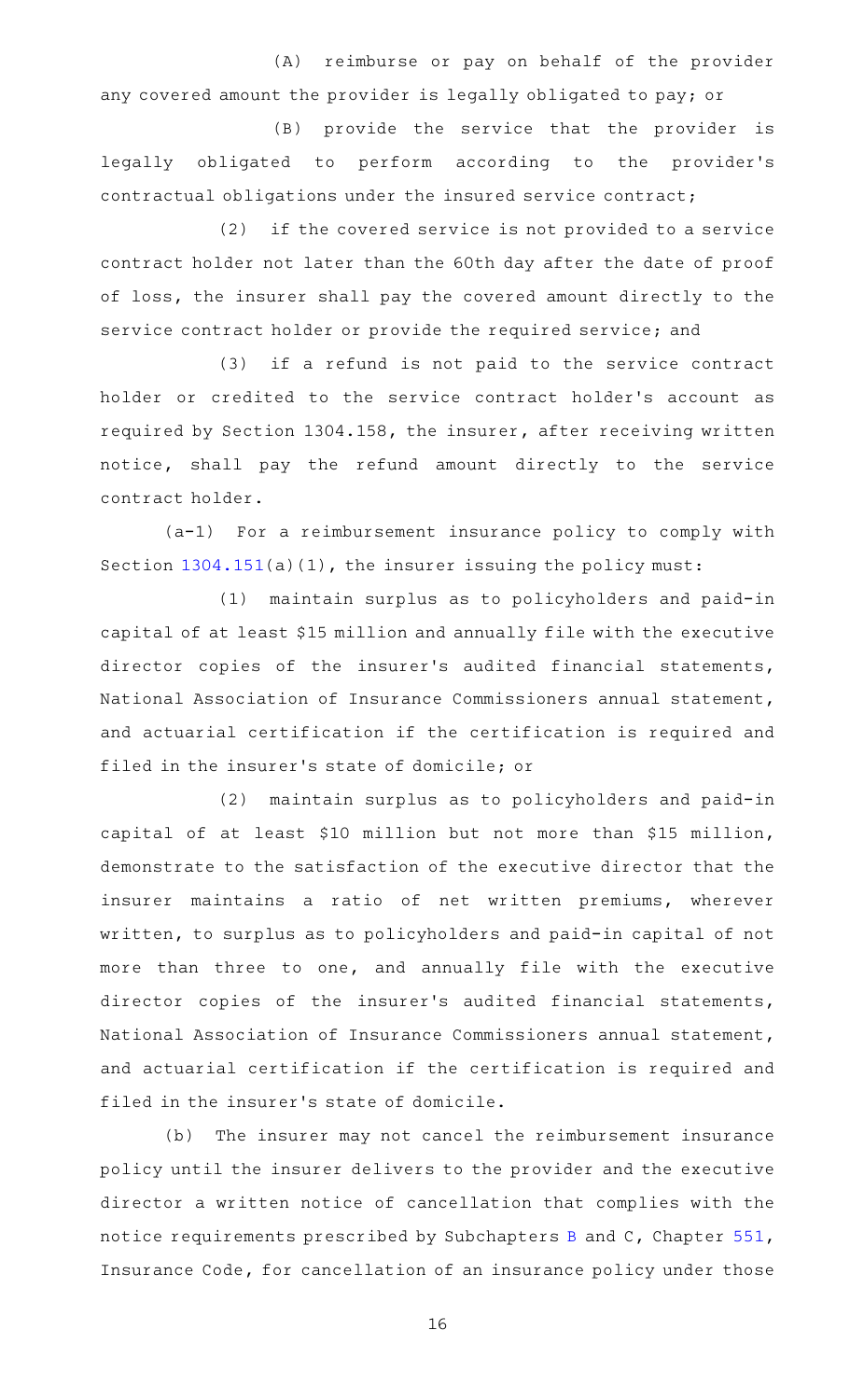subchapters. Cancellation of the policy does not affect the insurer 's liability for a service contract issued by the provider and insured under the policy before the effective date of the cancellation.

 $(b-1)$  If the insurer or provider cancels the reimbursement insurance policy, the provider named on the policy may not issue a new service contract after the effective date of the cancellation unless:

 $(1)$  the provider files with the executive director a copy of a new policy that meets the requirements of this section and that provides coverage after that date; or

(2) the provider complies with other financial security requirements provided by Section [1304.151\(](https://statutes.capitol.texas.gov/GetStatute.aspx?Code=OC&Value=1304.151)a).

(c)AAA provider is considered the agent of an insurer that issues a reimbursement insurance policy for purposes of obligating the insurer to the service contract holder in accordance with the service contract and this chapter. The insurer issuing the reimbursement insurance policy is considered to have received the premium for the policy on the date the service contract holder pays the purchase price of the service contract.

(d) This chapter does not prevent or limit the right of the insurer to seek indemnification or subrogation against a provider for any amount the insurer pays or is obligated to pay to a service contract holder on behalf of the provider.

(e) In this section, "net written premiums" means the sum of direct written premiums and assumed reinsurance premiums, minus ceded reinsurance premiums.

Added by Acts 2001, 77th Leg., ch. 1421, Sec. 3, eff. June 1, 2003. Amended by Acts 2003, 78th Leg., ch. 816, Sec. 26.041, eff. Sept. 1, 2003; Acts 2003, 78th Leg., ch. 1276, Sec. 14A.345, eff. Sept. 1, 2003.

### Amended by:

Acts 2005, 79th Leg., Ch. 63 (H.B. [1286](http://www.legis.state.tx.us/tlodocs/79R/billtext/html/HB01286F.HTM)), Sec. 9, eff. January 1, 2006.

Acts 2005, 79th Leg., Ch. 728 (H.B. [2018\)](http://www.legis.state.tx.us/tlodocs/79R/billtext/html/HB02018F.HTM), Sec. 11.150, eff. September 1, 2005.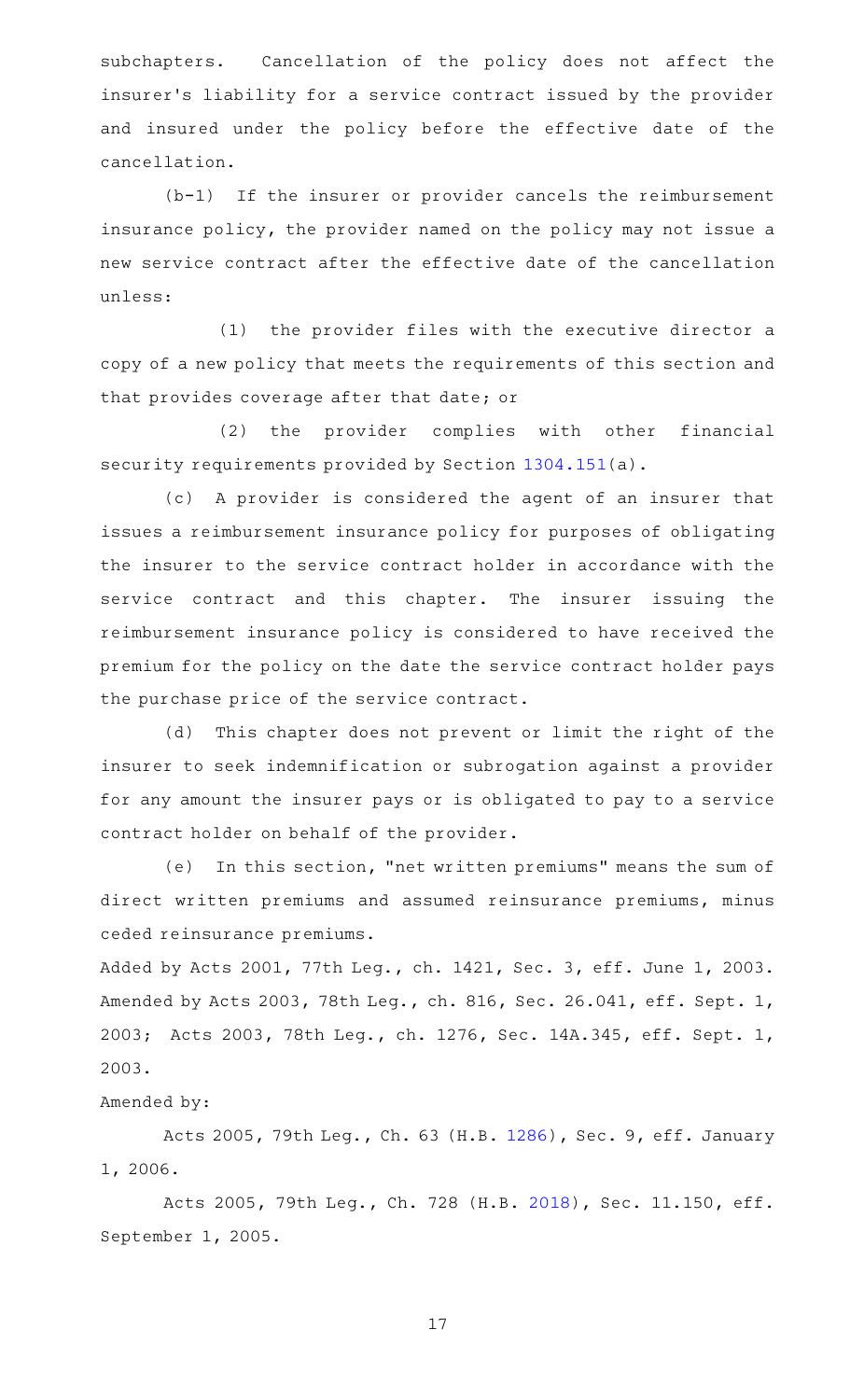Sec. 1304.1521. FINANCIAL SECURITY TRANSITION. (a) In this section, "provider that maintained a funded reserve account" means a provider that, in order to ensure the faithful performance of the provider's obligations to service contract holders, maintained a funded reserve account covering the provider 's obligations under service contracts that were issued and outstanding in this state and placed in trust with the executive director a financial security deposit consisting of:

(1) a surety bond issued by an authorized surety;

(2) securities of the type eligible for deposit by an authorized insurer in this state;

(3) a statutory deposit of cash or cash equivalents;

(4) a letter of credit issued by a qualified financial institution; or

(5) another form of security prescribed by commission rules.

(b) This section applies only to a provider that maintained a funded reserve account on August 31, 2011.

(c) Not later than September 1, 2012, a provider that maintained a funded reserve account shall submit to the executive director documentation that the provider is in compliance with the financial security requirements provided by Section [1304.151](https://statutes.capitol.texas.gov/GetStatute.aspx?Code=OC&Value=1304.151) for service contracts sold or issued in this state on or after September 1, 2012. A provider that maintained a funded reserve account may not sell or issue a service contract on or after September 1, 2012, unless the provider is in compliance with this subsection.

(d) A provider that maintained a funded reserve account shall:

 $(1)$  continue to maintain the funded reserve account and security deposit at appropriate levels for service contracts that were sold or issued in this state before September 1, 2012, until the contracts are no longer in effect; or

(2) provide financial security for service contracts sold or issued before September 1, 2012, by complying with the financial security requirements of Section [1304.151](https://statutes.capitol.texas.gov/GetStatute.aspx?Code=OC&Value=1304.151).

(e) If a provider provides financial security for service contracts sold or issued before September 1, 2012, by complying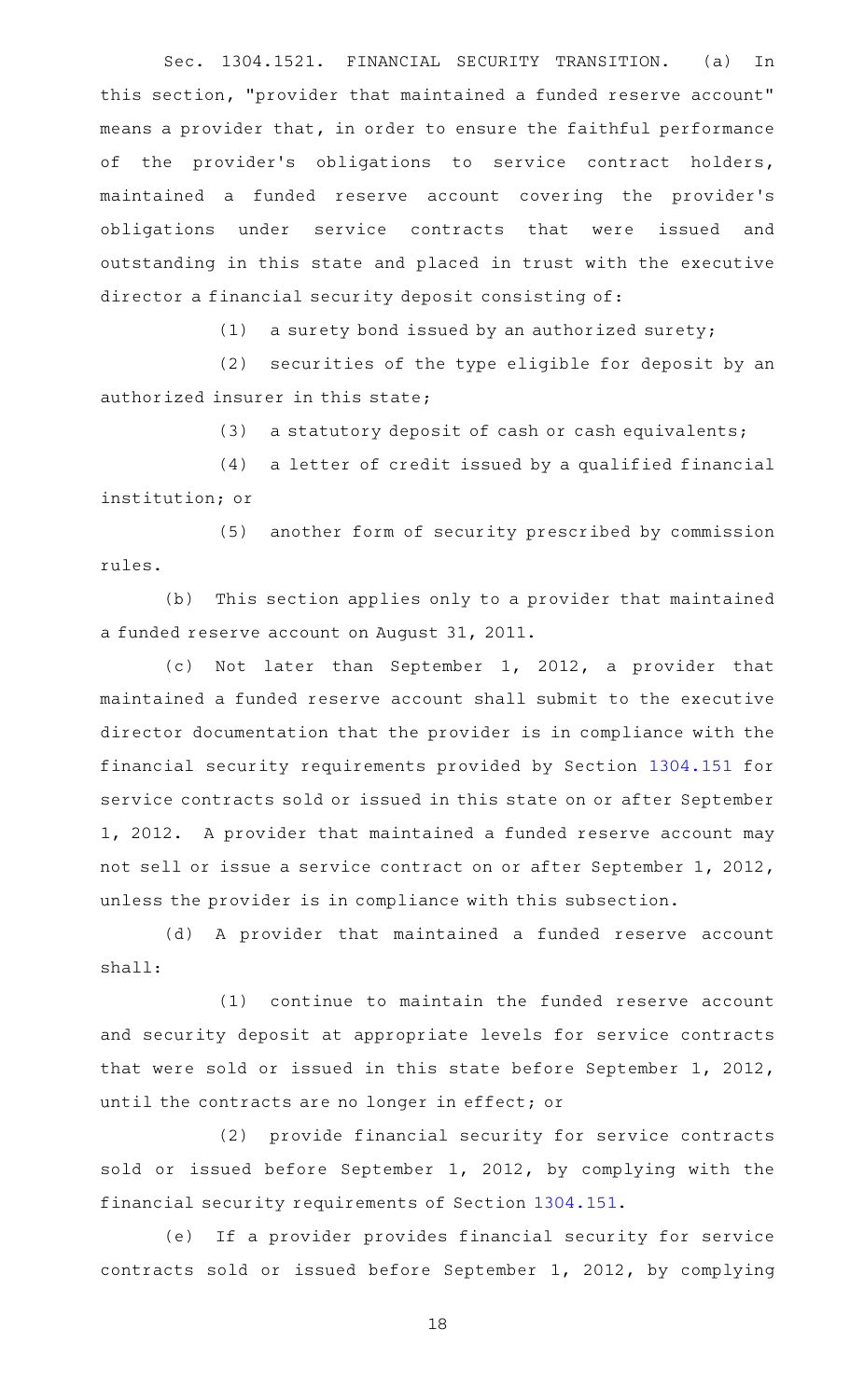with the financial security requirements of Section [1304.151,](https://statutes.capitol.texas.gov/GetStatute.aspx?Code=OC&Value=1304.151) the provider shall give to the executive director satisfactory documentation that the reimbursement insurance policy, funded reserve account and security deposit, or net worth covers all outstanding service contracts issued before September 1, 2012.

(f)AAA service contract that is sold or issued before September 1, 2012, and is covered under a funded reserve account and security deposit may not be extended or renewed at the end of the service contract term unless the provider provides financial security for those service contracts by complying with the financial security requirements of Section [1304.151](https://statutes.capitol.texas.gov/GetStatute.aspx?Code=OC&Value=1304.151) before the extension or renewal.

Added by Acts 2011, 82nd Leg., R.S., Ch. 1081 (S.B. [1169](http://www.legis.state.tx.us/tlodocs/82R/billtext/html/SB01169F.HTM)), Sec. 1.12, eff. September 1, 2011.

Sec. 1304.153. APPOINTMENT AND RESPONSIBILITIES OF ADMINISTRATOR. (a) A provider may appoint an administrator registered under this chapter to be responsible for:

(1) all or any part of the administration or sale of service contracts; and

(2) compliance with this chapter, except for Section [1304.151](https://statutes.capitol.texas.gov/GetStatute.aspx?Code=OC&Value=1304.151).

(b) The appointment of an administrator under this section does not affect a provider 's responsibility to comply with this chapter.

Added by Acts 2001, 77th Leg., ch. 1421, Sec. 3, eff. June 1, 2003. Amended by:

Acts 2005, 79th Leg., Ch. 63 (H.B. [1286](http://www.legis.state.tx.us/tlodocs/79R/billtext/html/HB01286F.HTM)), Sec. 10, eff. March 1, 2006.

Sec. 1304.1531. SERVICE CONTRACT SELLERS; RESPONSIBILITIES. (a) A provider may employ or contract with a seller to be responsible for:

(1) all or any part of the sale or marketing of service contracts for the provider; and

(2) compliance with this chapter in connection with the sale or marketing of service contracts.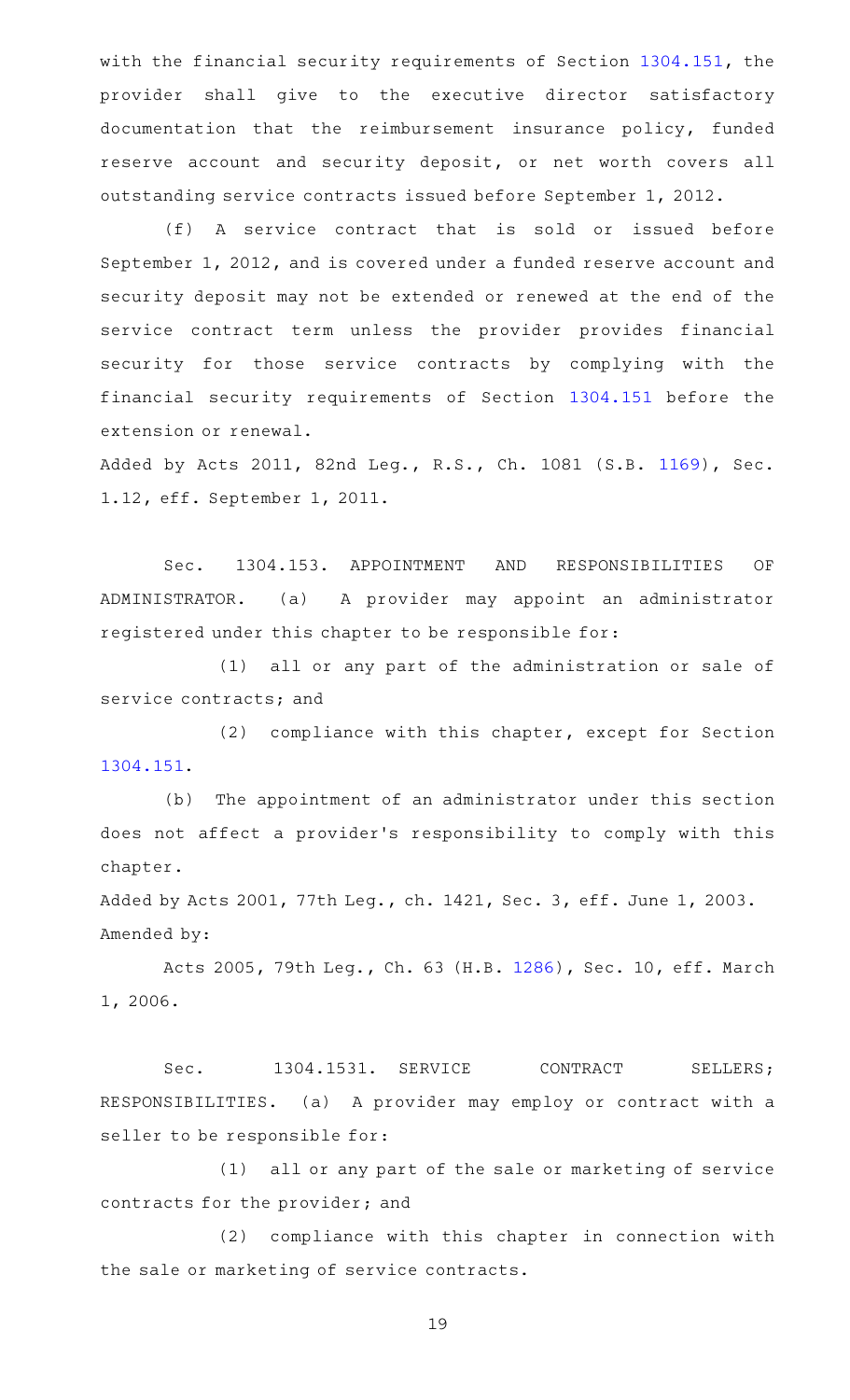(b) The hiring of or contracting with a seller under this section does not affect a provider 's responsibility to comply with this chapter.

(c) Unless registered as a provider or administrator, a seller is prohibited from engaging in activities that would require registration as a provider or administrator.

(d) A seller shall process a service contract application and a payment from a consumer in accordance with this chapter and with any sales agreement or contract between the provider and the seller.

Added by Acts 2011, 82nd Leg., R.S., Ch. 1081 (S.B. [1169](http://www.legis.state.tx.us/tlodocs/82R/billtext/html/SB01169F.HTM)), Sec. 1.12, eff. September 1, 2011.

Sec. 1304.154. PROVIDER REQUIREMENTS. A provider may not sell, offer for sale, or issue a service contract in this state unless the provider gives the service contract holder:

(1) a receipt for, or other written evidence of, the purchase of the contract; and

 $(2)$  a copy of the contract within a reasonable period after the date of purchase.

Added by Acts 2001, 77th Leg., ch. 1421, Sec. 3, eff. June 1, 2003.

Sec. 1304.155. PROVIDER RECORDS. (a) A provider shall maintain accurate accounts, books, and other records regarding transactions regulated under this chapter. The provider 's records must include:

(1) a copy of each unique form of service contract sold;

(2) the name and address of each service contract holder who provided the holder 's name and address;

(3) a list of each location at which the provider's service contracts are marketed, sold, or offered for sale; and

(4) written claims files that contain at least the date and a description of each claim related to the service contracts.

(b) The records required by this section may be maintained in an electronic medium or through other recordkeeping technology.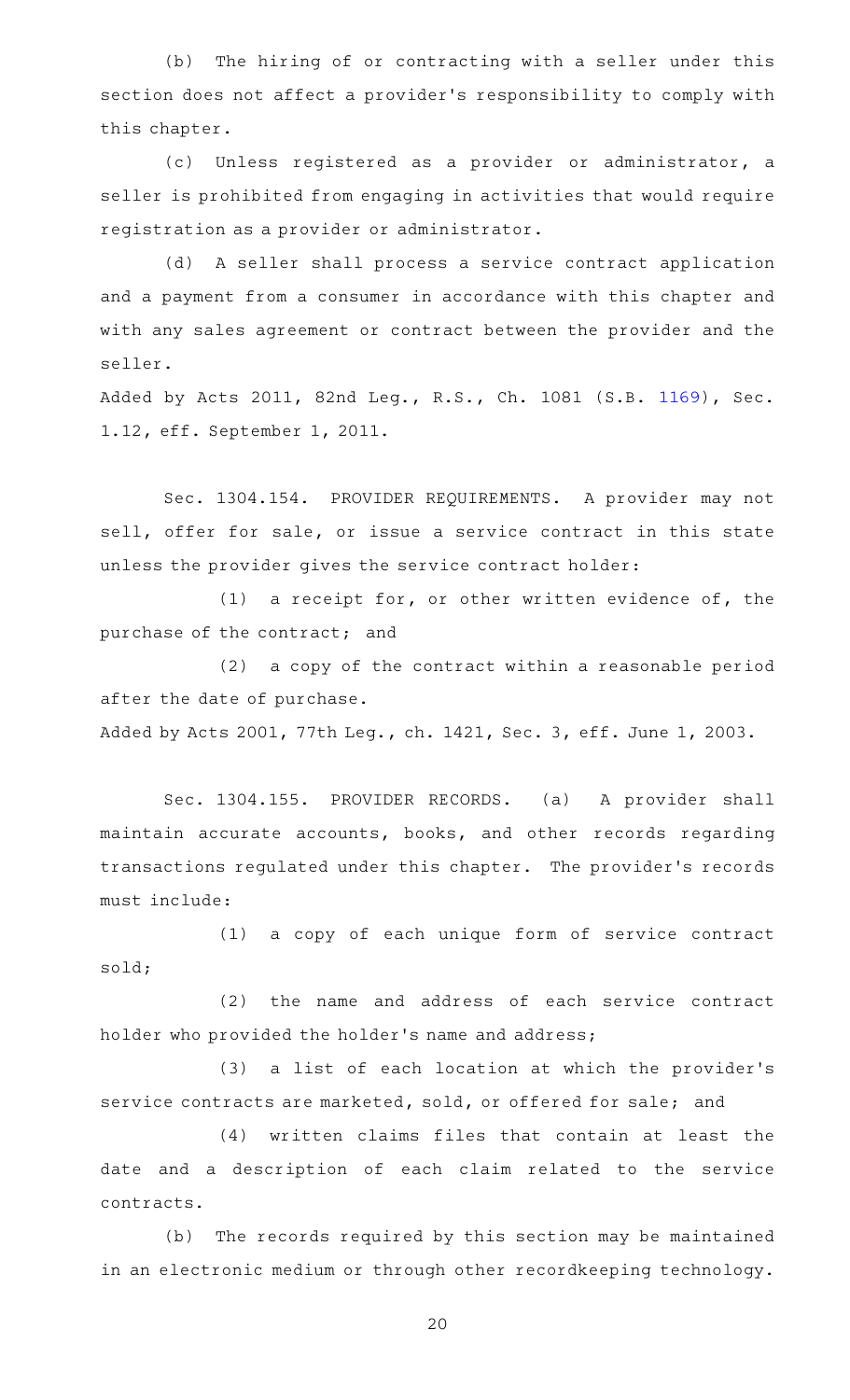If a record is not in a hard copy, the provider must be able to reformat the record into a legible hard copy at the request of the executive director.

(c) Except as provided by Subsection (d), a provider shall retain the records required by this section until at least the first anniversary of the expiration date of the specified period of coverage under the service contract.

(d) A provider that discontinues business in this state shall retain its records until the provider furnishes the executive director with proof satisfactory to the executive director that the provider has discharged all obligations to service contract holders in this state.

(e) An administrator appointed to maintain the provider's records is responsible for compliance with this section to the same extent as the provider.

Added by Acts 2001, 77th Leg., ch. 1421, Sec. 3, eff. June 1, 2003. Amended by Acts 2003, 78th Leg., ch. 816, Sec. 26.042, eff. Sept. 1, 2003; Acts 2003, 78th Leg., ch. 1276, Sec. 14A.346, eff. Sept. 1, 2003.

Amended by:

Acts 2005, 79th Leg., Ch. 63 (H.B. [1286\)](http://www.legis.state.tx.us/tlodocs/79R/billtext/html/HB01286F.HTM), Sec. 11, eff. January 1, 2006.

Sec. 1304.156. FORM OF SERVICE CONTRACT AND REQUIRED DISCLOSURES. (a) A service contract marketed, sold, offered for sale, issued, made, proposed to be made, or administered in this state must:

(1) be written, printed, or typed in clear, understandable language that is easy to read;

 $(2)$  state the name and address of the provider;

(3) state the purchase price of the contract and the terms under which the contract is sold;

(4) state the terms and restrictions governing cancellation of the contract by the provider or the service contract holder before the expiration date of the contract;

 $(5)$  identify:

(A) any administrator and any registration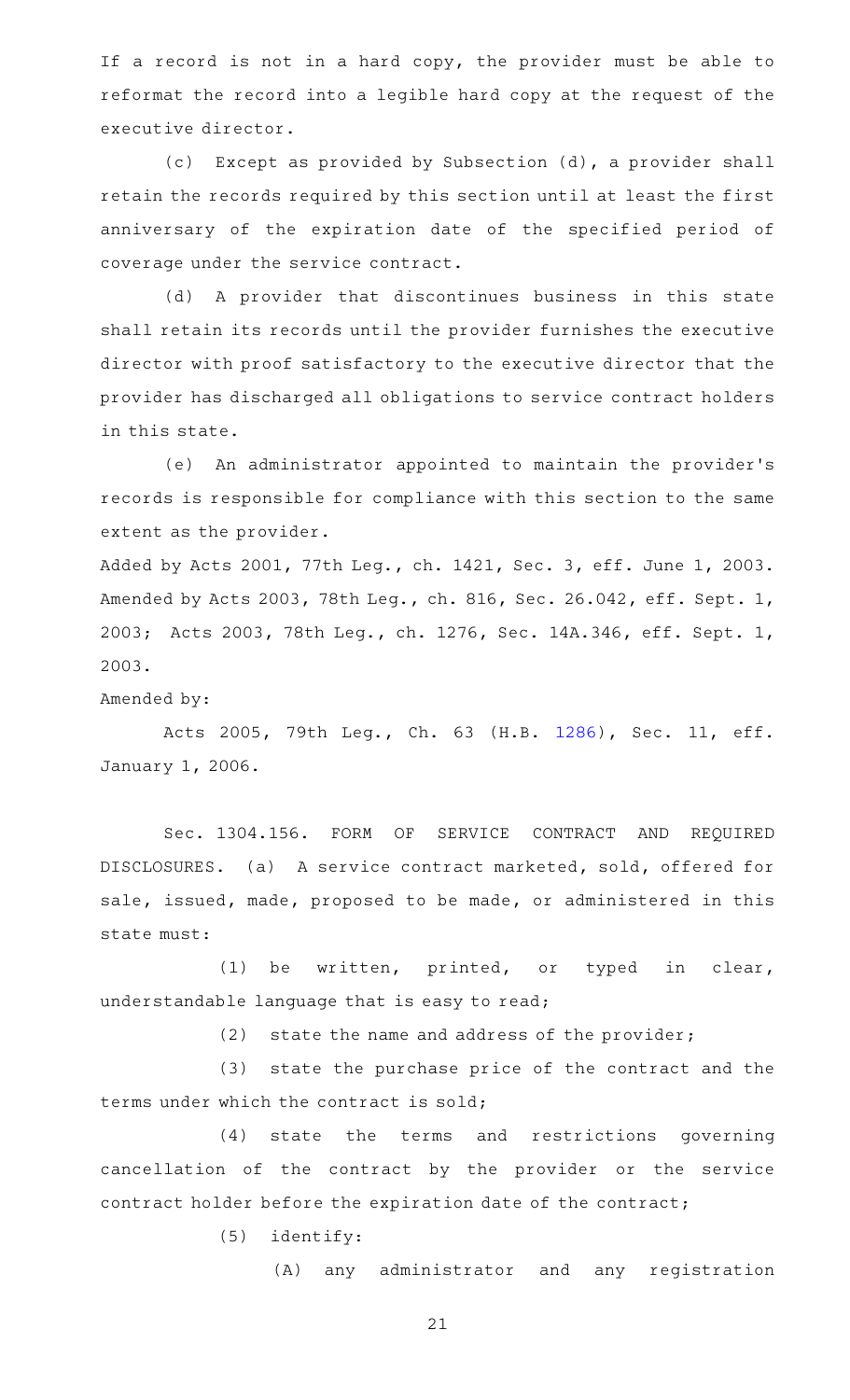number issued to the administrator under this chapter;

 $(B)$  the seller; and

(C) the service contract holder, if the service contract holder provides the holder 's name;

 $(6)$  state the amount of any deductible;

(7) specify the products and services to be provided under the contract and any limitation, exception, or exclusion;

(8) specify any restriction governing the transferability of the contract;

(9) state the duties of the service contract holder, including any duty to protect against any further damage and any requirement to follow the instructions in the owner 's manual; and

(10) state whether the contract provides for or excludes consequential damages or preexisting conditions, if applicable.

(b) The identity and, if applicable, registration number issued under this chapter of a person described by Subsection (a)(5) is not required to be preprinted on the service contract and may be added to the contract at the time of sale.

(c) The purchase price is not required to be preprinted on the service contract and may be negotiated with the service contract holder at the time of sale.

(d)AAA service contract insured under a reimbursement insurance policy under Section [1304.152](https://statutes.capitol.texas.gov/GetStatute.aspx?Code=OC&Value=1304.152) must:

(1) state the name and address of the insurer;

(2) state that the service contract holder may apply for reimbursement directly to the insurer if:

(A) a covered service is not provided to the service contract holder by the provider before the 61st day after the date of proof of loss; or

 $(B)$  a refund or credit is not paid before the 46th day after the date on which the contract is canceled under Section [1304.1581;](https://statutes.capitol.texas.gov/GetStatute.aspx?Code=OC&Value=1304.1581) and

(3) contain a statement substantially similar to the following: "Obligations of the provider under this service contract are insured under a service contract reimbursement insurance policy."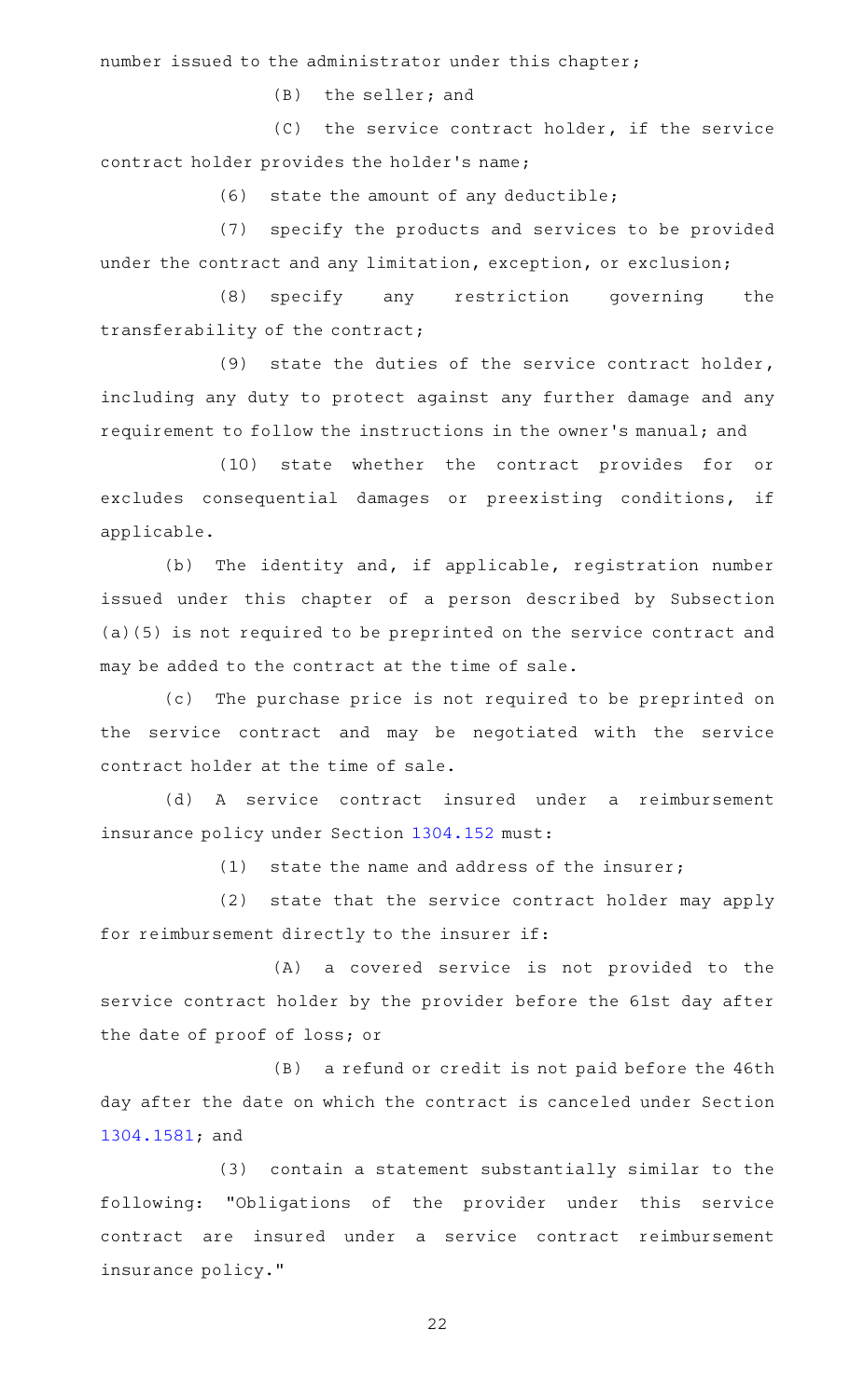(e)AAA service contract that is not insured under a reimbursement insurance policy must contain a statement substantially similar to the following: "Obligations of the provider under this service contract are backed by the full faith and credit of the provider." (V.A.C.S. Art. 9034, Secs. 10(a), (b), (c), (d), (e), (f) (part), (g), as added Acts 76th Leg., R. S., Ch. 1559.)

(f)AAA residential service contract must state that the provider agrees that, under normal circumstances, the provider will initiate the performance of services not later than 48 hours after the contract holder requests the services.

Added by Acts 2001, 77th Leg., ch. 1421, Sec. 3, eff. June 1, 2003. Amended by:

Acts 2005, 79th Leg., Ch. 63 (H.B. [1286\)](http://www.legis.state.tx.us/tlodocs/79R/billtext/html/HB01286F.HTM), Sec. 12, eff. January 1, 2006.

Acts 2011, 82nd Leg., R.S., Ch. 1081 (S.B. [1169](http://www.legis.state.tx.us/tlodocs/82R/billtext/html/SB01169F.HTM)), Sec. 1.13, eff. September 1, 2011.

Acts 2021, 87th Leg., R.S., Ch. 663 (H.B. [1560\)](http://www.legis.state.tx.us/tlodocs/87R/billtext/html/HB01560F.HTM), Sec. 4.08, eff. September 1, 2021.

Sec. 1304.157. RESIDENTIAL SERVICE CONTRACTS. (a) A person may not sell, offer to sell, arrange or solicit the sale of, or receive an application for a residential service contract unless the person is:

(1) employed by a provider or administrator of a residential service contract who is licensed under this chapter; or

(2) licensed as a real estate sales agent, real estate broker, mobile home dealer, or insurance agent in this state.

(b) Notwithstanding Subsection (a), a person compensated by a provider or administrator, but who is not employed by that provider or administrator, may sell, offer to sell, arrange or solicit the sale of, or receive an application for a residential service contract if the contract contains the following statement in at least 10-point boldface type: "NOTICE: THIS COMPANY PAYS PERSONS NOT EMPLOYED BY THE PROVIDER FOR THE SALE, ADVERTISING, INSPECTION, OR PROCESSING OF A RESIDENTIAL SERVICE CONTRACT UNDER CHAPTER [1304](https://statutes.capitol.texas.gov/GetStatute.aspx?Code=OC&Value=1304), OCCUPATIONS CODE." For purposes of Subsection (a) and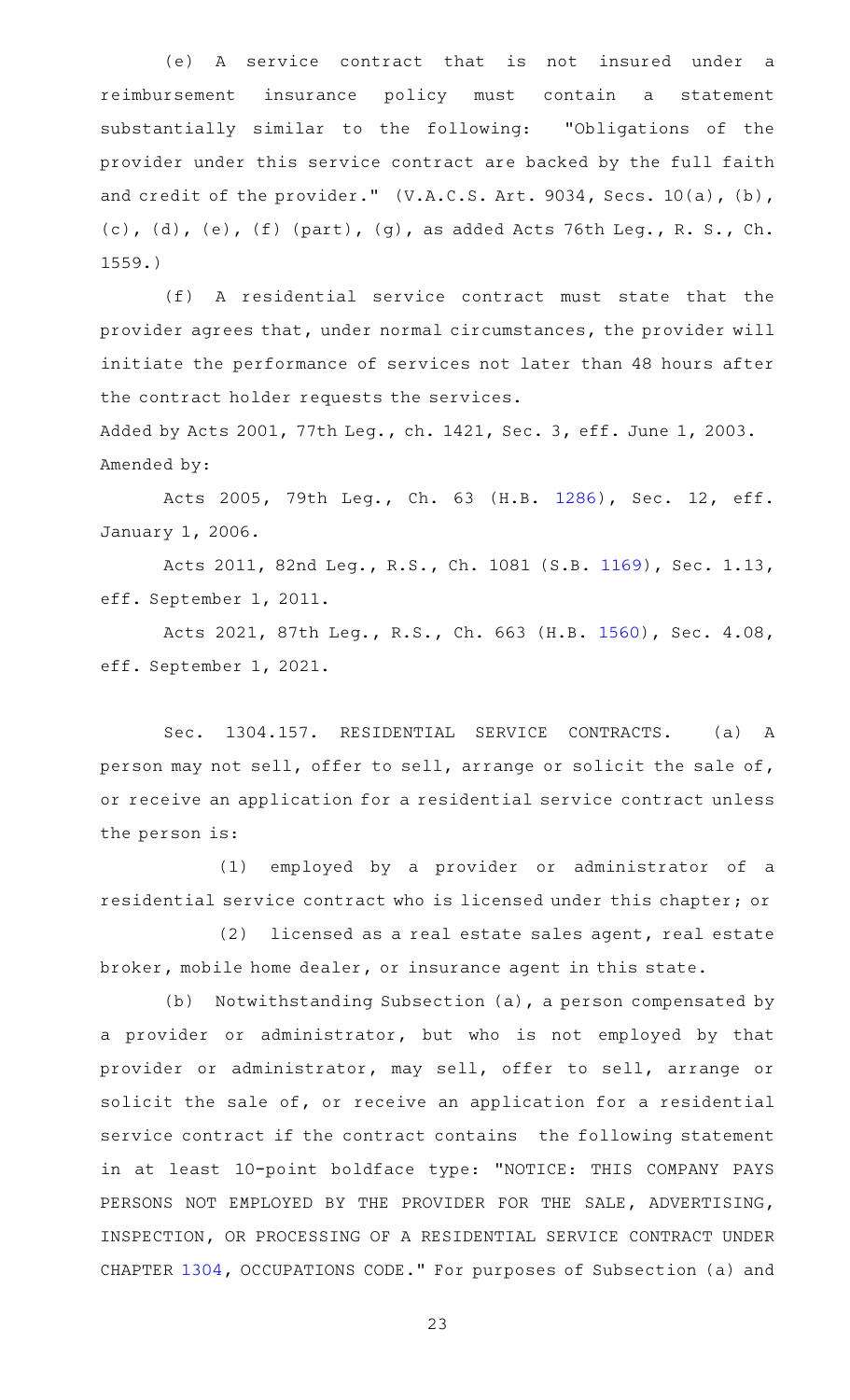this subsection, a person is employed by a provider or administrator if, in connection with the person selling, offering to sell, arranging or soliciting the sale of, or receiving applications for residential service contracts, the provider or administrator:

(1) directs and controls the person's performance; and

(2) is responsible for representations made by the person when acting within the scope of the person 's employment.

(c) Notwithstanding Section  $1304.151(a)(1)$  $1304.151(a)(1)$ , a provider of a residential service contract may use a reimbursement insurance policy issued by a captive insurance company as defined by Section [964.001,](https://statutes.capitol.texas.gov/GetStatute.aspx?Code=IN&Value=964.001) Insurance Code, to insure the provider's residential service contracts if the provider maintains a funded reserve equal to not less than 25 percent of the gross consideration the provider received from consumers from the sale of all the provider 's service contracts issued and outstanding in this state, minus any claims paid. A reimbursement insurance policy issued to a residential service contract provider in accordance with this subsection:

(1) is not subject to Section 1304.152; and

 $(2)$  is considered to satisfy the requirements of Sections [1304.1025](https://statutes.capitol.texas.gov/GetStatute.aspx?Code=OC&Value=1304.1025) and [1304.151](https://statutes.capitol.texas.gov/GetStatute.aspx?Code=OC&Value=1304.151)(a)(1) for purposes of this chapter. Added by Acts 2021, 87th Leg., R.S., Ch. 663 (H.B. [1560](http://www.legis.state.tx.us/tlodocs/87R/billtext/html/HB01560F.HTM)), Sec. 4.09, eff. September 1, 2021.

Sec. 1304.1581. CANCELLATION BY SERVICE CONTRACT HOLDER; REFUND. (a) A service contract must allow the service contract holder to cancel the service contract at any time.

(b) If a service contract holder cancels a service contract before the 31st day after the date of purchase, the provider:

(1) shall refund to the service contract holder or credit to the account of the service contract holder the full purchase price of the contract, decreased by the amount of any claims paid under the contract; and

(2) may not impose a cancellation fee.

(c) If a service contract holder cancels a service contract on or after the 31st day after the date of purchase, the provider:

(1) shall refund to the service contract holder or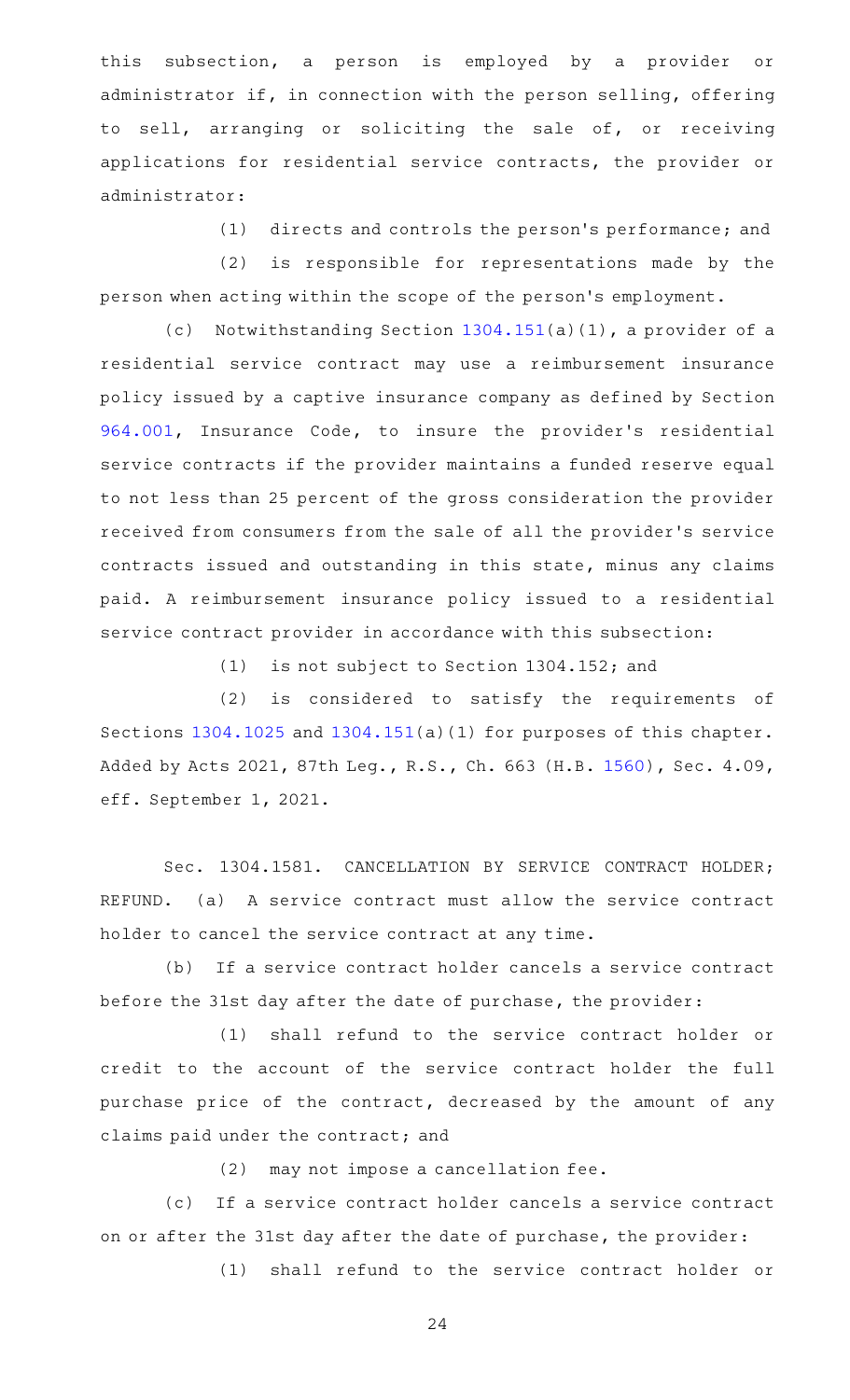credit to the account of the service contract holder the prorated purchase price of the contract reflecting the remaining term of the contract, based on mileage, time, or another reasonably applicable measure of the remaining term that must be disclosed in the contract, decreased by the amount of any claims paid under the contract; and

(2) may impose a reasonable cancellation fee not to exceed \$50.

(d) A provider may allow a service contract holder to cancel a service contract on other terms included in the contract, provided the terms do not conflict with this section.

(e)AAA provider who does not pay the refund or credit the service contract holder 's account before the 46th day after the date notice of cancellation is received by the provider is liable to the service contract holder for a penalty for each month an amount remains outstanding equal to 10 percent of the amount outstanding. The penalty is in addition to the full or prorated purchase price of the contract that is owed to the service contract holder under this section or the terms of the contract.

(f) The right to cancel a service contract is not transferable to a subsequent holder of the contract.

(g) Notwithstanding Subsection  $(b)(1)$  or  $(c)(1)$ , a provider is not required to deduct the amount of any claims paid under a service contract from the amount of a refund required under this section.

Added by Acts 2011, 82nd Leg., R.S., Ch. 1081 (S.B. [1169](http://www.legis.state.tx.us/tlodocs/82R/billtext/html/SB01169F.HTM)), Sec. 1.14, eff. September 1, 2011.

### Amended by:

Acts 2017, 85th Leg., R.S., Ch. 473 (H.B. [2275](http://www.legis.state.tx.us/tlodocs/85R/billtext/html/HB02275F.HTM)), Sec. 2, eff. September 1, 2017.

Sec. 1304.159. CANCELLATION BY PROVIDER; REFUND. (a) A provider may cancel a service contract by mailing a written notice of cancellation to the service contract holder at the service contract holder 's last known address according to the records of the provider. The provider must mail the notice before the fifth day preceding the effective date of the cancellation. The notice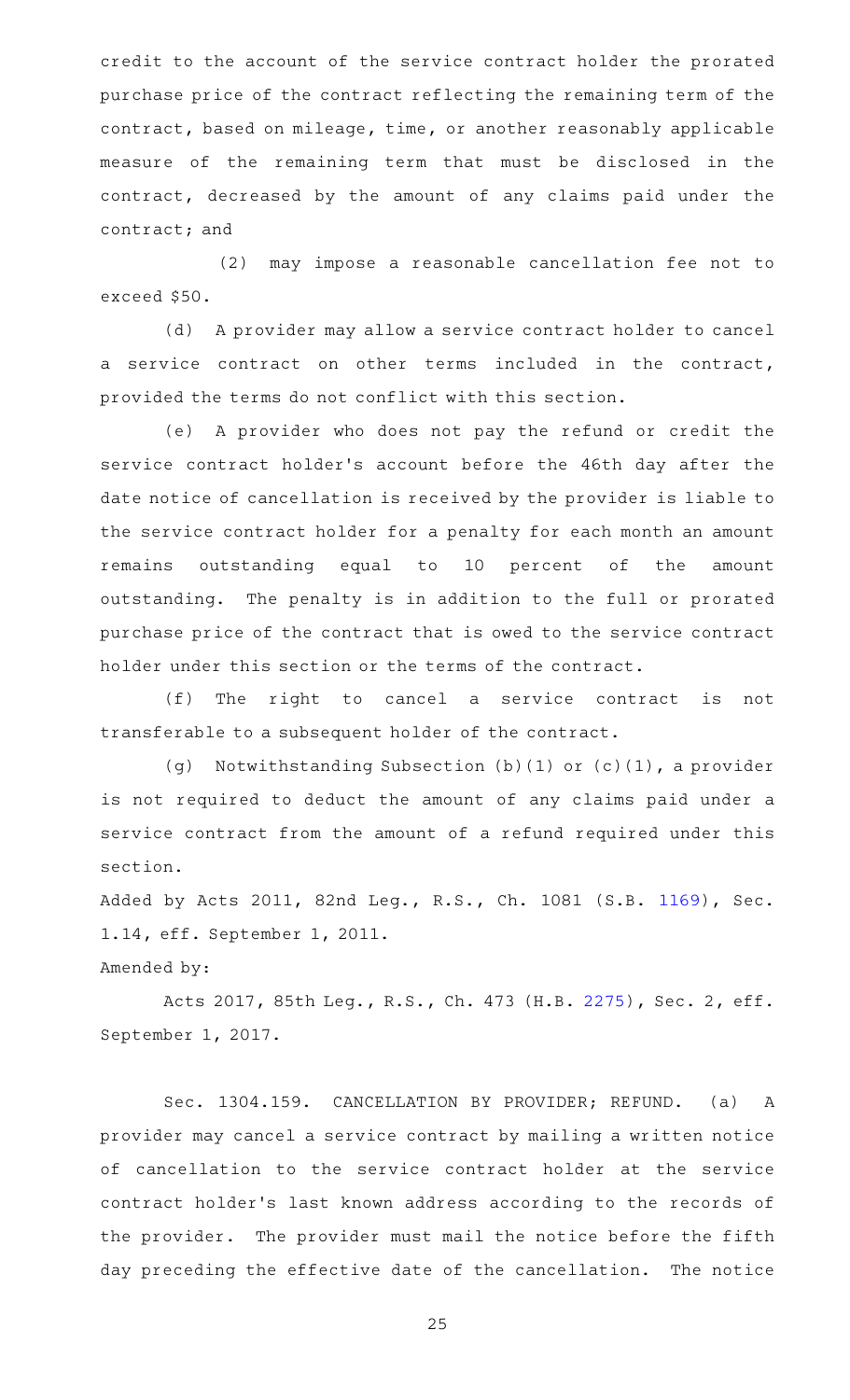must state the effective date of the cancellation and the reason for the cancellation.

(b) The provider is not required to provide prior notice of cancellation if the service contract is canceled because of:

 $(1)$  nonpayment of the consideration for the contract;

(2) fraud or a material misrepresentation by the service contract holder to the provider or the provider 's administrator; or

 $(3)$  a substantial breach of a duty by the service contract holder relating to the covered product or its use.

(c) A service contract holder whose contract is canceled by the provider in accordance with this section is entitled to a prorated refund of the purchase price of the contract reflecting the remaining term of the contract, based on mileage, time, or another reasonably applicable measure of the remaining term that must be disclosed in the contract, decreased by the amount of any claims paid under the contract. A provider who cancels a contract under this section may not impose a cancellation fee.

(d) Notwithstanding Subsection (c), a provider is not required to deduct the amount of any claims paid under a service contract from the amount of a refund a service contract holder is entitled to under this section.

Added by Acts 2001, 77th Leg., ch. 1421, Sec. 3, eff. June 1, 2003. Amended by:

Acts 2011, 82nd Leg., R.S., Ch. 1081 (S.B. [1169](http://www.legis.state.tx.us/tlodocs/82R/billtext/html/SB01169F.HTM)), Sec. 1.15, eff. September 1, 2011.

Acts 2011, 82nd Leg., R.S., Ch. 1081 (S.B. [1169](http://www.legis.state.tx.us/tlodocs/82R/billtext/html/SB01169F.HTM)), Sec. 1.16, eff. September 1, 2011.

Acts 2017, 85th Leg., R.S., Ch. 473 (H.B. [2275](http://www.legis.state.tx.us/tlodocs/85R/billtext/html/HB02275F.HTM)), Sec. 3, eff. September 1, 2017.

Sec. 1304.160. LIMITATIONS ON PROVIDER NAME. (a) A provider may not use a name that:

(1) includes "insurance," "casualty," "surety," or "mutual" or any other word descriptive of the insurance, casualty, or surety business; or

(2) is deceptively similar to the name or description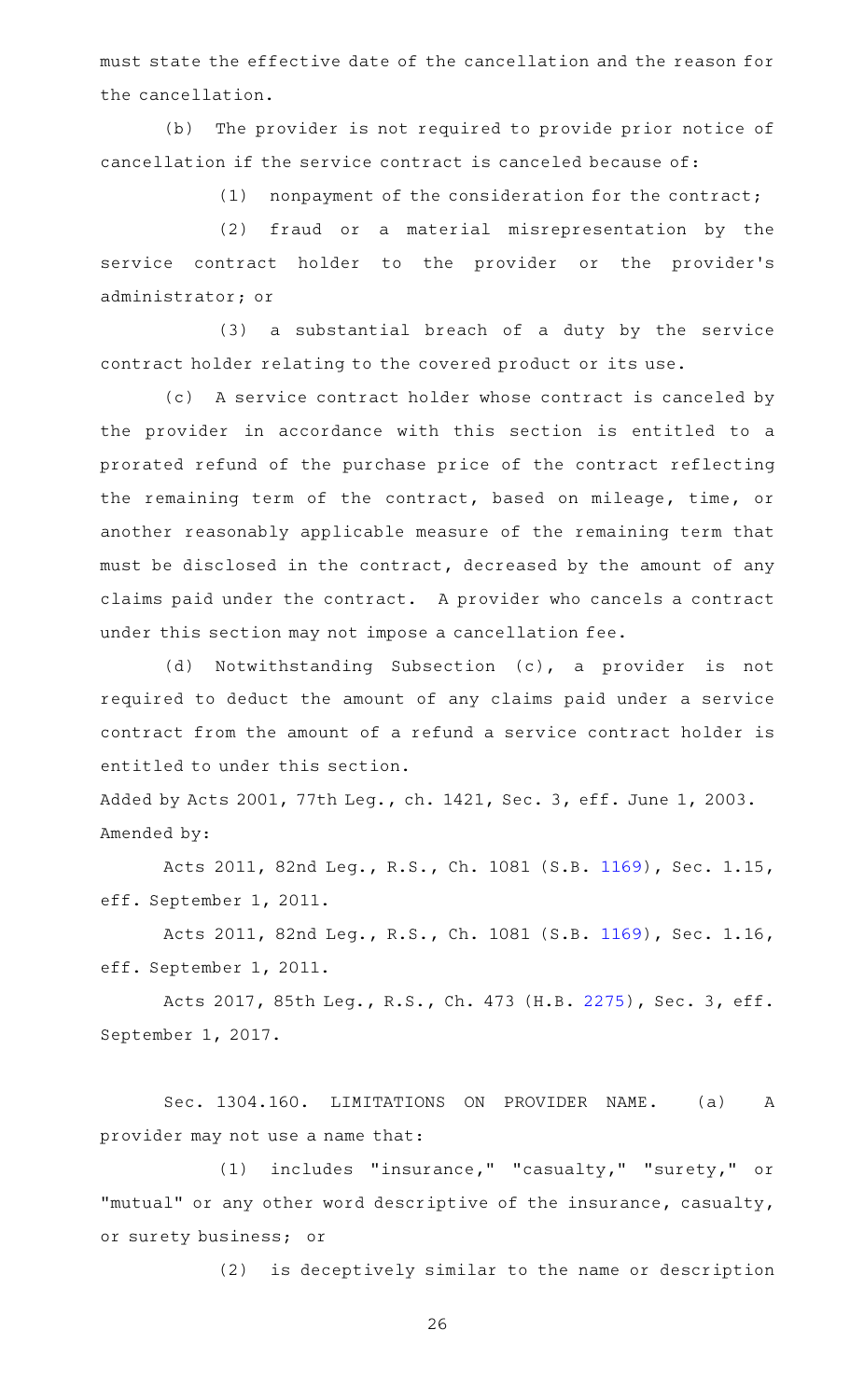of an insurance or surety corporation or to the name of any other provider.

(b) A provider may include in its name "guaranty" or a similar word.

(c) This section does not apply to a provider that, before September 1, 1999, included a word prohibited under this section in its name. A provider described by this subsection must include in each service contract a statement substantially similar to the following: "This agreement is not an insurance contract." Added by Acts 2001, 77th Leg., ch. 1421, Sec. 3, eff. June 1, 2003.

Sec. 1304.161. PROHIBITED ACTS. (a) A provider, administrator, seller, or other representative of the provider may not, in the provider 's service contracts or literature or in any written communication:

(1) make, permit, or cause to be made any false, deceptive, or misleading statement; or

(2) deliberately omit a material statement if the omission would be considered misleading.

(b) A person, including a bank, a savings and loan association, a lending institution, or the manufacturer or seller of a product, may not require the purchase of a service contract as a condition of a loan or the sale of property.

(c)AAA provider, administrator, seller, or other representative of the provider may not make a telemarketing call to a consumer as provided by Sections [304.002](https://statutes.capitol.texas.gov/GetStatute.aspx?Code=BC&Value=304.002) and [304.003,](https://statutes.capitol.texas.gov/GetStatute.aspx?Code=BC&Value=304.003) Business & Commerce Code, unless the provider, administrator, seller, or representative has an established business relationship, as defined by Section [304.002](https://statutes.capitol.texas.gov/GetStatute.aspx?Code=BC&Value=304.002), Business & Commerce Code, with the consumer.

Added by Acts 2001, 77th Leg., ch. 1421, Sec. 3, eff. June 1, 2003. Amended by:

Acts 2011, 82nd Leg., R.S., Ch. 1081 (S.B. [1169](http://www.legis.state.tx.us/tlodocs/82R/billtext/html/SB01169F.HTM)), Sec. 1.17, eff. September 1, 2011.

#### SUBCHAPTER E. DISCIPLINARY ACTION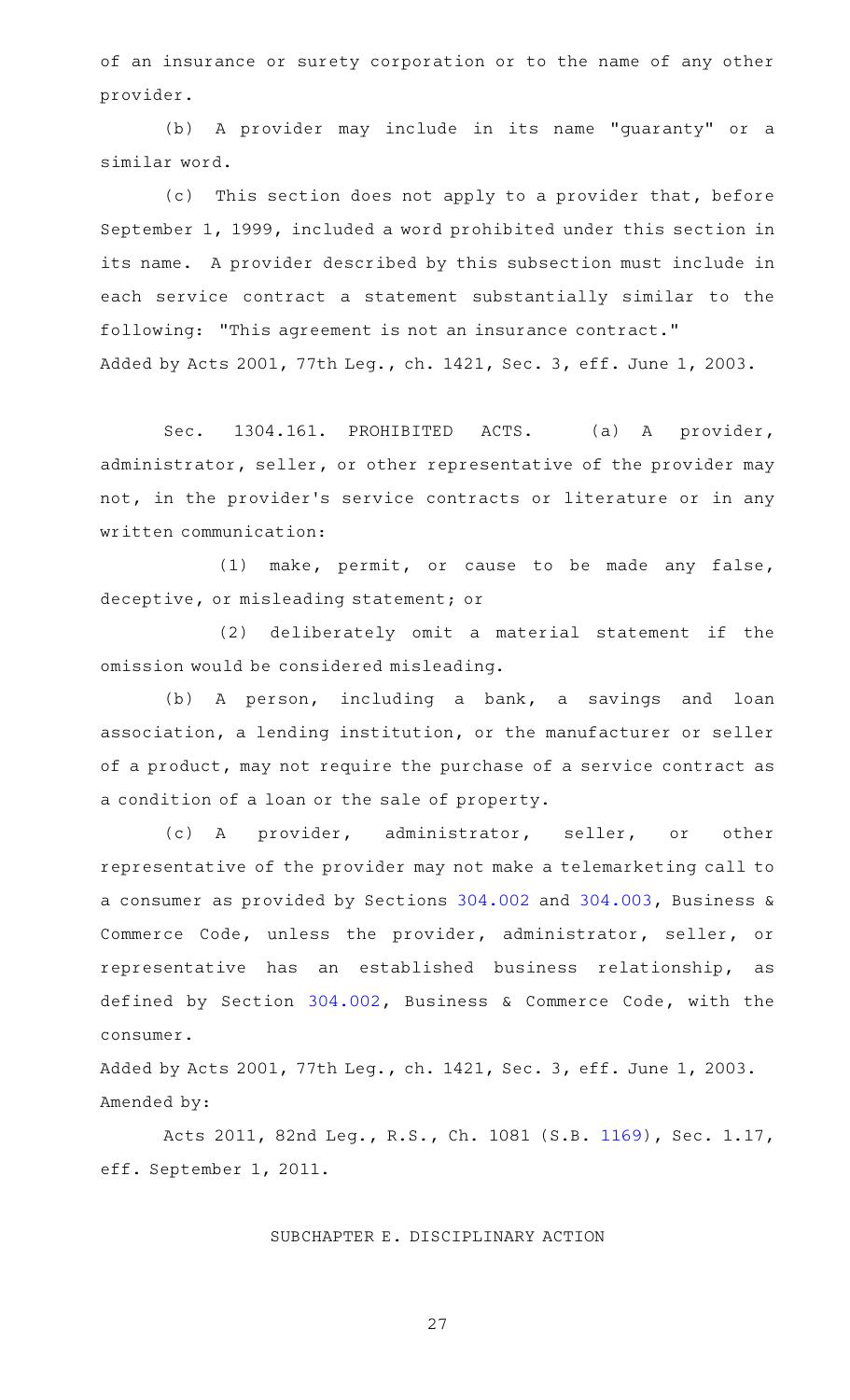Sec. 1304.201. DISCIPLINARY ACTION. On a finding that a ground for disciplinary action exists under this chapter, the commission or executive director may impose an administrative sanction or administrative penalty or seek a civil penalty or any other remedy as provided by this chapter and Chapter [51](https://statutes.capitol.texas.gov/GetStatute.aspx?Code=OC&Value=51). Added by Acts 2001, 77th Leg., ch. 1421, Sec. 3, eff. June 1, 2003.

Amended by Acts 2003, 78th Leg., ch. 816, Sec. 13.009, 13.010(2), eff. Sept. 1, 2003; Acts 2003, 78th Leg., ch. 1276, Sec. 14A.347(a), eff. Sept. 1, 2003.

Amended by:

Acts 2011, 82nd Leg., R.S., Ch. 1081 (S.B. [1169](http://www.legis.state.tx.us/tlodocs/82R/billtext/html/SB01169F.HTM)), Sec. 1.18, eff. September 1, 2011.

Sec. 1304.202. INJUNCTIVE RELIEF; CIVIL PENALTY. (a) The executive director may institute an action under Section [51.352](https://statutes.capitol.texas.gov/GetStatute.aspx?Code=OC&Value=51.352) for injunctive relief to restrain a violation or a threatened violation of this chapter or an order issued or rule adopted under this chapter.

(b) In addition to the injunctive relief provided by Subsection (a), the executive director may institute an action for a civil penalty as provided by Section [51.352.](https://statutes.capitol.texas.gov/GetStatute.aspx?Code=OC&Value=51.352) The amount of a civil penalty assessed under this section may not exceed:

(1) \$2,500 for each violation; or

 $(2)$  \$50,000 in the aggregate for all violations of a similar nature.

Added by Acts 2001, 77th Leg., ch. 1421, Sec. 3, eff. June 1, 2003. Amended by Acts 2003, 78th Leg., ch. 816, Sec. 26.043, eff. Sept. 1, 2003.

Sec. 1304.203. MULTIPLE VIOLATIONS. For purposes of this subchapter, violations are of a similar nature if the violations consist of the same or a similar course of conduct, action, or practice, regardless of the number of times the conduct, act, or practice occurred.

Added by Acts 2001, 77th Leg., ch. 1421, Sec. 3, eff. June 1, 2003.

Sec. 1304.204. ADMINISTRATIVE PROCEDURE. Sections [51.305](https://statutes.capitol.texas.gov/GetStatute.aspx?Code=OC&Value=51.305),